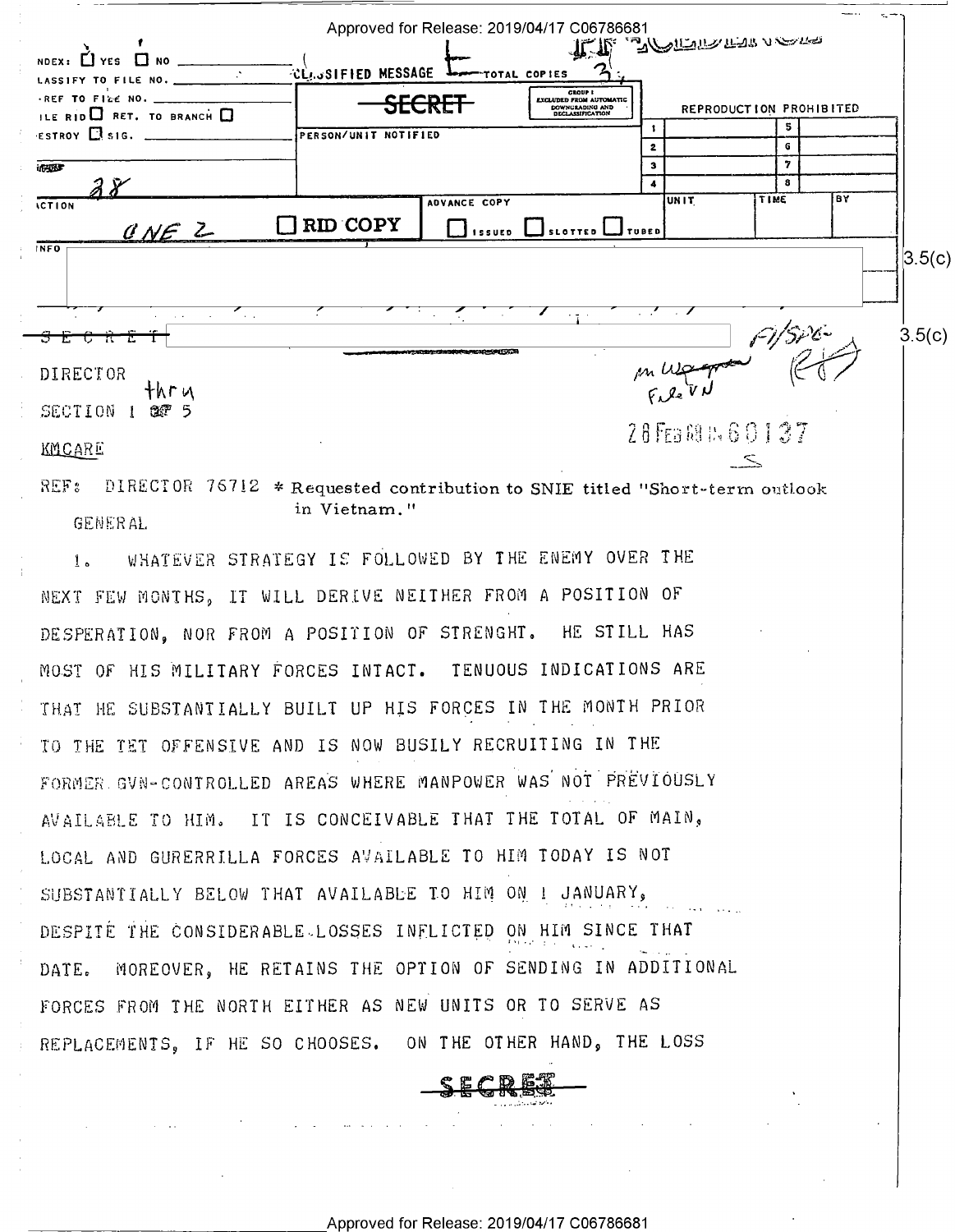e.

5" -1- ' '~, M "\* FA: \*7 \_\_,. =.,,, L - -;\_. \_V ; "- av .' ' , Fa

OF IMPORTANT SEGMENTS OF THE VC INFRASTRUCTURE, THE PAGE 2 SECTION 1 OF 5 SAIGON 9276

Y

IMPRESSMENT OF LARGE NUMBERS OF UNTRAINED PERSONNEL INTO THE LOCAL FORCES, THE LOSS OF MANY TRAINED ELEMENTS SUCH AS SAPPER PRESONNEL AND MIDDLE-LEVEL UNIT COMMANDERS, TOGETHER NITH HEAVY EXPENDITURES OF WEAPONS AND AMMUNITION, SUGGEST THAT THE COMBAT EFFECTIVENESS OF THE ENEMY FORCES HAS SUFFERED AT LEAST A TEMPORARY DECLINE. MOREOVER, THERE ARE INDICATIONS THAT THE ENEMY IS CONCERNED OVER THE MORALE OF HIS FORCES IN THE LIGHT OF HIS PROMISES OF AN EARLY FINAL VICTORY. IN ANY EVENT, IT SEEMS CERTAIN THAT THE SCOPE AND INTENSITY OF THE REMAINDER 0? THE WINTER—SPRING CAMPAIGN WILL DECLINE SOMENHAT IN THE MILITARY SPHERE, AND INCREASE CONSIDERABLY IN THE POLITICAL SPHERE.

SHORT RUN CONSIDERATIONS

. .,. 1

' 2. THE WINTER-SPRING CAMPAINGS WHICH APPARENTLY WAS FORMULATED 5OMETIME\_IN THE SUMMER OR FALL FO I967, WAS TO CONSIST OF THREE PHASES: OCTOBER TO DECEMBER 1967; JANUARY TO MARCH 1968; AND APRIL TO JUNE 1968.~ CAPTURED VIET CONG (VC) DOCUMENTS AND PRISONER STATEMENTS AMPLY DEMONSTRATE THAT THE COMMUNIST VIEW THE WINTER-SPRING CAMPAIGN AS THE

Approved for Release: 2019/04/17 CO6786681

\_\_ . .1» <sup>g</sup>~ » "-\*7. ' \_.v

. .

\_ -F-I mm .

 $\mathcal{L} = \mathcal{L} \times \mathcal{L}$ 

-I,' . . \_ \_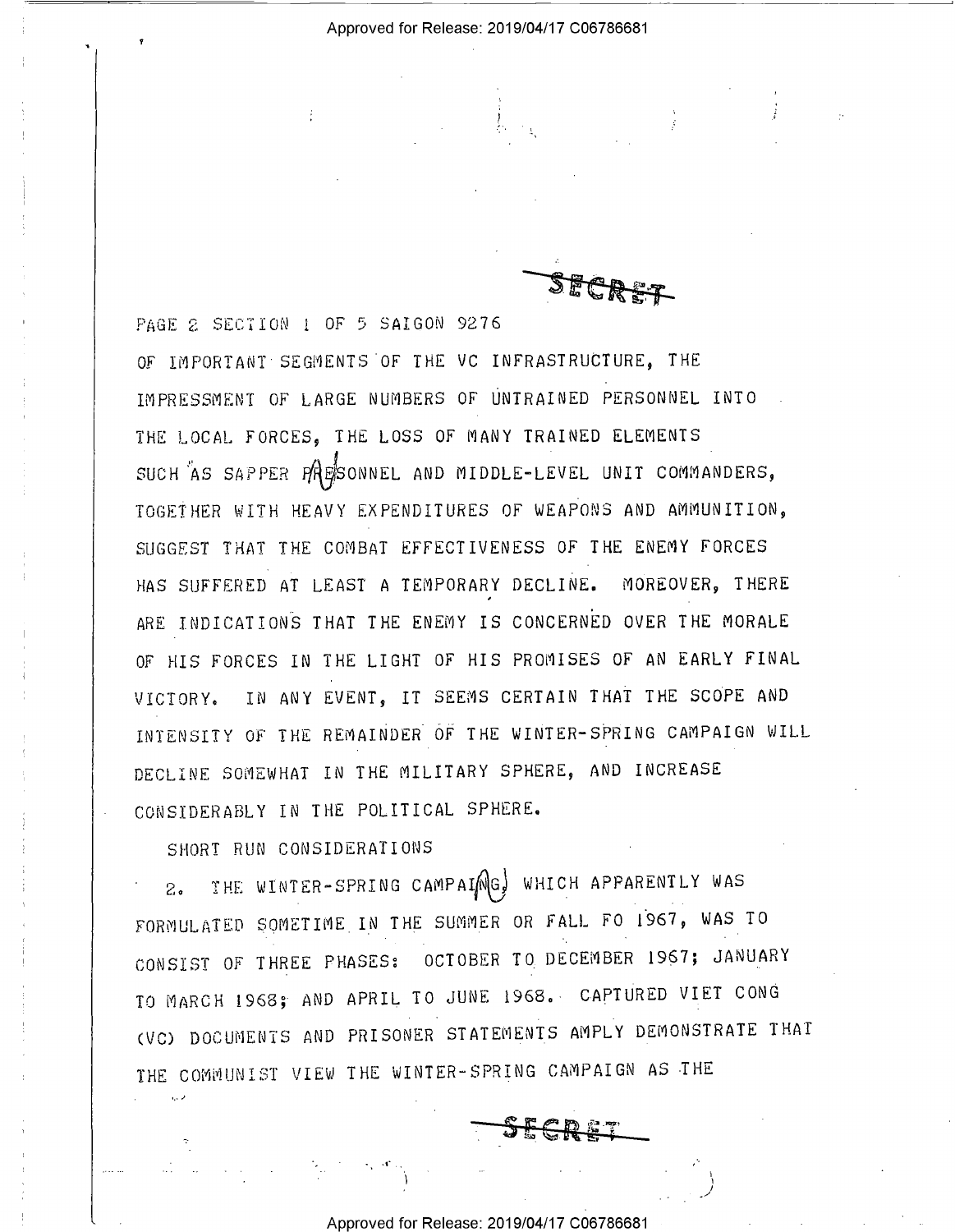)

1

PAGE 3 SAIGON 9276- $S$  E-C R E

"DECISIVE" PHASE OF THE WAR, CRUCIAL TO ITS ULTIMATE ourcomz. INDEED, IT APPEARS THAT THE COMMUNISTS IN-ASSESSING THE SITUATION BELIEVED THAT THE MOMENT FOR AN ALL-OUT PUSH HAD COME, AND THAT THERE WERE GOOD PROSPECTS FOR A VICTORY VIA THE "GENERAL UPRISING" NHICH NOULD PUT THEM IN A VERY STRONG POSITION FORM WHICH TO "NEGOTIATE" A UNITED STATES NITHDRANAL FROM SOUTH VIETNAM.

 $P_i$  . The intervals of  $P_i$  is the contract of  $P_i$  . If  $P_i$  is the contract of  $P_i$  is the contract of  $P_i$ 

SECRET

5. "THE FACTORS THAT LED THE COMMUNISTS TO THIS ASSESSMENT ARE MANY AND VARIED. THREE, HOWEVER, STAND OUT AND APPEAR TO BE ENDEMIC TO THE COMMUNISTS. FIRST, THE VIETNAMESE COMMUNISTS ARE VIQTINS OF THEIR QNN D0cIR1NE. IT IS DIFFICULT TO SORT our COMMUNIST INTENTIONS FROM THE RHETORIC OF THEIR DOCTRINE, BUT IT NOW SEEMS CLEAR THAT THE COMMUNISTS ACTUALLY SUBSCRIBED T0 THE OFT-REPEATED SHIBBOLETHS THAT "THE LONGER NE FIGHT, THE STRONGER NE BECOME;" "THE MORE VICIOUSLY THE ENEMY FIGHTS, THE CLOSER HE IS TO COLLAPSE;," AND "THE PEROLE SUPPORT US AND WHEN THE URBAN PEOPLE HAVE THE CHANCE TO RISE UP OUR VICTORY NILL BE ASSURED." THIS DOCTRINAL BLINDNESS IS FED BY THE GROSS MIS-REPORTING EMANATING FROM LOWER-LEVEL ECHELONS TELLING THE COMMUNIST

## Approved for Release: 2019/04/17 C06786681

The contract of the contract of the contract of the contract of the contract of the contract of the contract of the contract of the contract of the contract of the contract of the contract of the contract of the contract

<u>ඳ සණෙ බිය "</u> 5. U5. Eu .

J

 $\ddots$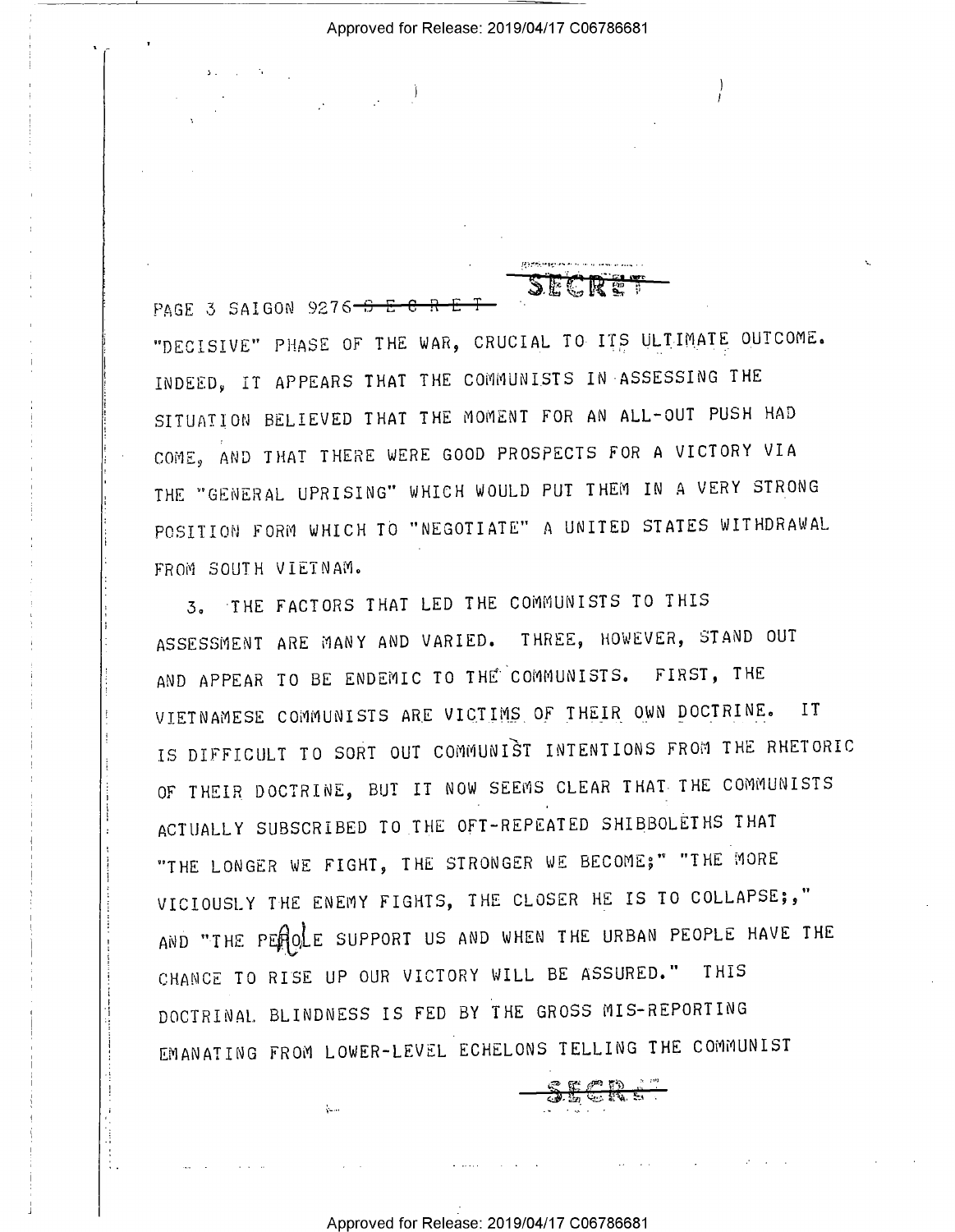;";";- 13 <del>(2</del> PAGE 4 SAIGON 9276 $-6$  $-6$  $-$ R $-6$  $-7$ SUPERIORS WHAT THEY WANTED TO HEAR, NAMELY THAT THE WAR WAS GOING WELL. FINALLY, AND PERHAPS WITH MORE BASIS IN FACT, THE COMMUNISTS BELIEVE FERVENTLY THAT THE EVER-INCREASING UNITED STATES INVOLVEMENT IN THE WAR AND, PERFORCE, IN VIETNAMESE SOCIETY WAS CREATING WIDESPREAD "CONTRADICTIONS" BETWEEN THE GOVERNMENT OF VIETNAM (GVN) AND BETWEEN THE GVN AND THE VIETNAMESE PEOPLE WHICH WOULD LEAD INEVITABLY TO A NEW GOVERNMENT, TO SENDING THE AMERICANS HOME, AND TO ENDING THE WAR.

4. GIVEN THIS BACKGROUND, THE COMMUNISTS APPARENTLY BELIEVED THAT A CONCERTED ATTACK AGAINST THE CITIES WOULD LEAD TO THE LONG~AWAITED AND MUCH HERALDED "GENERAL UPRISING" IN WHICH: THE PEOPLE WOULD RALLY TO THE VIET CONG OR THE PAPER FRONTS WHICH THEY PLANNED TO CREATE; THE MILITARY FORCES OF THE GOVERNMENT WOULD DEFECT OR FOLD UP AGAINST THE VC ONSLAUGHT; AND THE GVN WOULD DISINTEGRATE. THE END RESULT OF ALL THIS WOULD BE THE FORMATION OF <sup>A</sup> "COALITION GOVERNMENT" WHICH WOULD ORDER THE UNITED STATES TO LEAVE. THUS THE TET OFFENSIVE. IN TERMS OF ITS MAXIMUM GOALS, THE OFFENSIVE OBVIOUSLY WAS A FAILURE: THE PEOPLE

 $\mathcal{O}(\log n)$  . The same  $\mathcal{O}(\log n)$  is the same  $\mathcal{O}(\log n)$ 

 $2 \, \mathsf{E} \subset \mathbb{N}$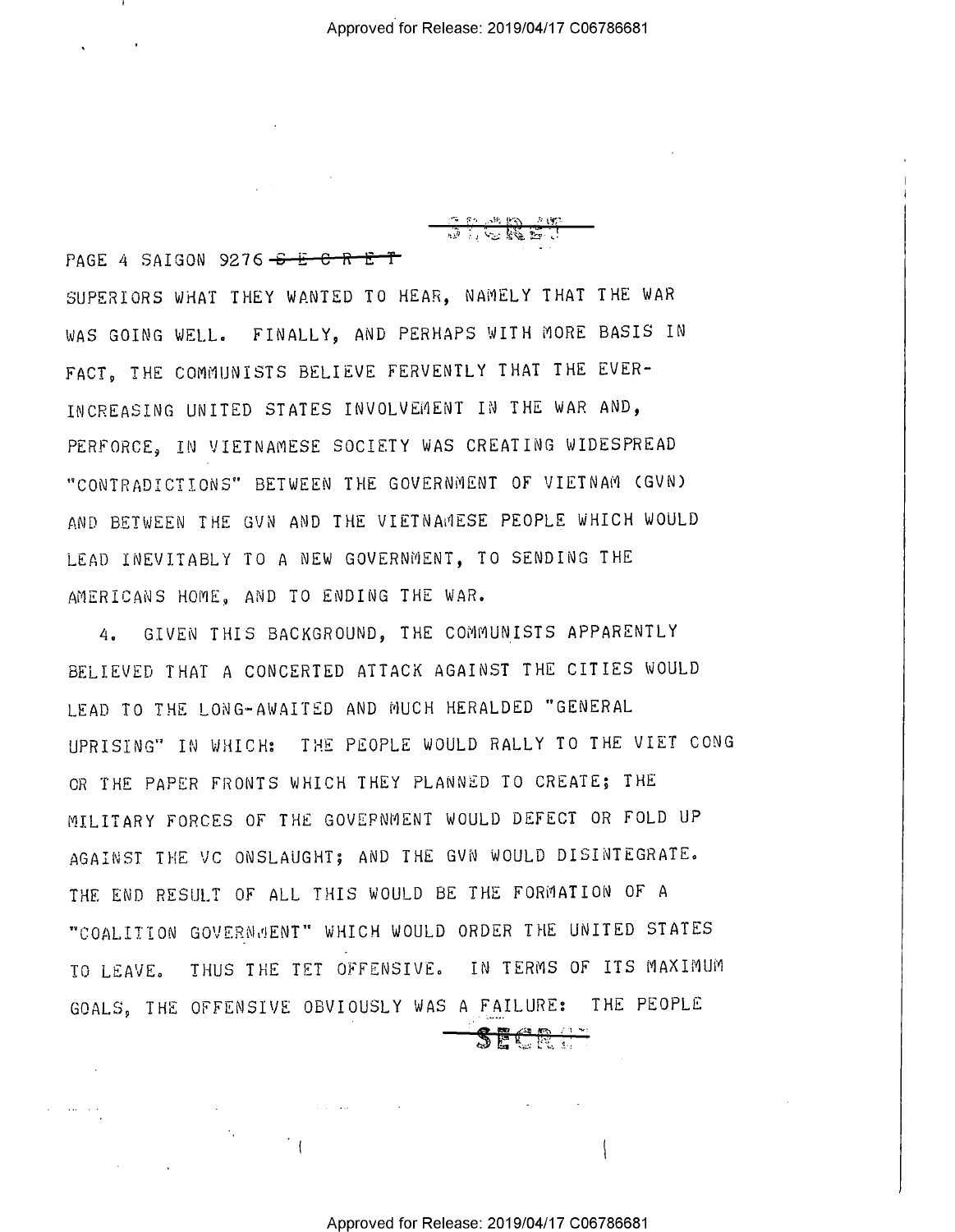)

.13 -tr.'

ক

PAGE 5 SAIGON 9276  $\overline{S}$   $\overline{E}$   $\overline{C}$   $\overline{R}$   $\overline{E}$ 

 $SUC$ 

DID NOT RISE UP, ARVN AND THE GVN DID NOT COLLAPSE, AND NO GOALITION GOVERNMENT WAS CREATED. WE DO NOT KNOW, HOWEVER, WHAT MINIMUM GOALS THE COMMUNISTS HAD IN MIND FOR THIS PART OF THE WINTER-SPRING CAMPAIGN, BUT, DESPITE THEIR CONVICTION THAT THEY WOULD SUCCEED, IT IS PROBABLE THAT THEY ALSO HAD LESSER GOALS. GIVEN THE ENORMITY OF WHAT THEY COMMITTED IN THEIR ATTEMPT, THEY MAY HAVE ACHIEVED SOME OF THESE. COMMITTED IN THEIR ATTEMPT. THEY MAY HAVE ACHIEVED SOME OF THESE. THEY CERTAINLY DEMONSTRATED A CAPABILITY FOR COORDINATED ACTION AND.FOR SUSTAINING SUCH ACTION WHICH WENT BEYOND WHAT WE HAD PREVIOUSLY ASSUMED. THEY HAVE UNDERMINED THE CON-FIDENCE OF THE PEOPLE IN THE GVN'S ABILITY T0 PROTECT THEM. THEY HAVE INFLICTED RECORD LOSSES ON THE FREE WORLD FORCES. THEY SCORED A PSYCHOLOGICAL VICTORY IN THE WORLD-WIDE, AND TO SOME EXTENT, THE UNITED STATES PRESS. MORE IMPORTANT, THEY MADE AT LEAST IN THE SHORT RUN TREMENDOUS 9/;;/VS /PM 77- f- 0'éiu~'rv¢~(s~§.é§/ f'/)1?T/@W»/Jv?"'~/ /H '/79/[- <sup>I</sup>\$A%%S1&N— " D ' \ EASE»-=T\$455#5\_#49.¢SA5#éA7~Em§ .5-1 I' Coepia A' . . A8 ° ~ §I{.¢9(~?TI-I€\$€;',f?e"V'N' THIS WILL so FAR

TOWARD ALLEVIATING THE FOOD UTD MANPOWER SHORTAGES THAT WERE PLAGUING THE VC.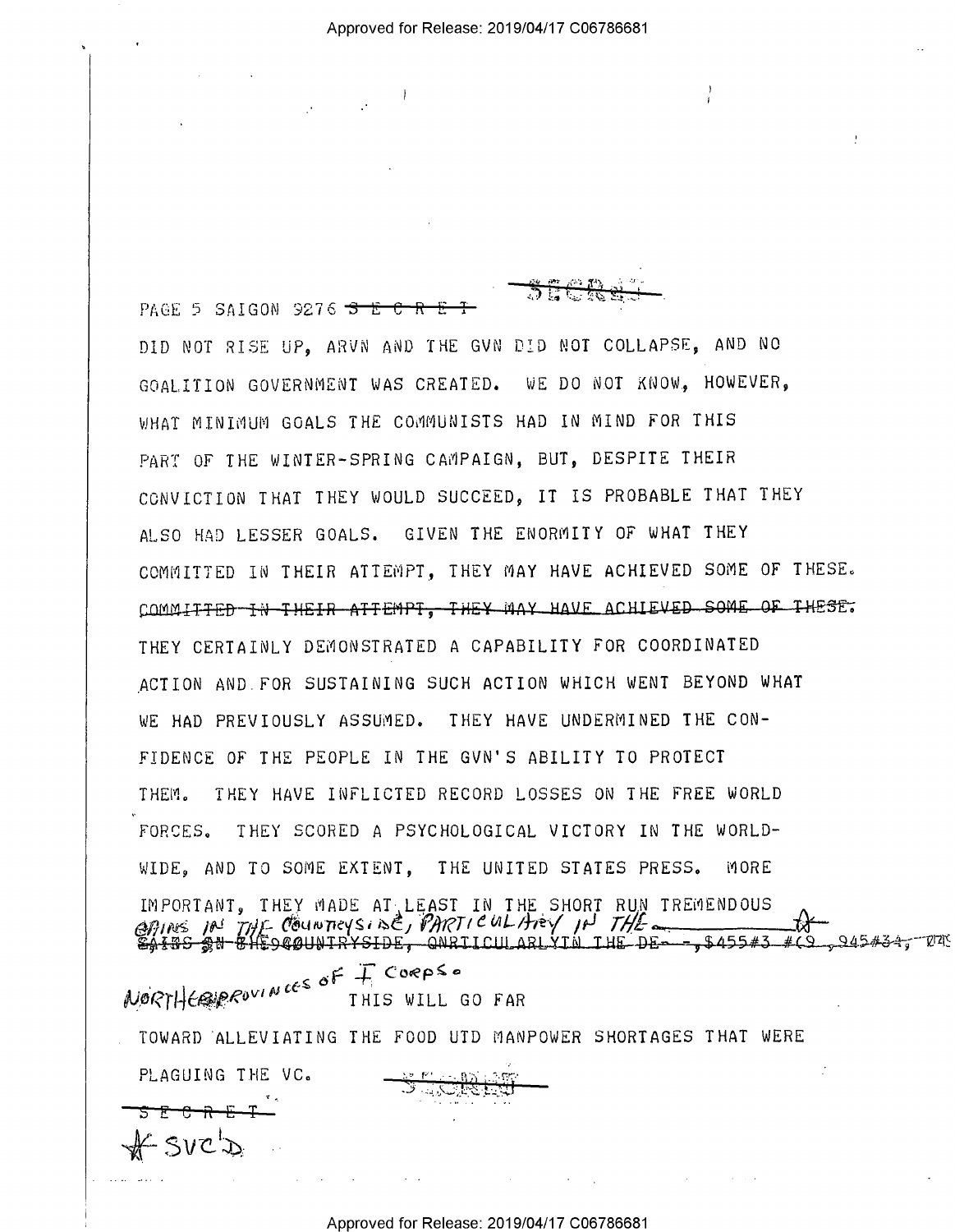PAGE 6 SAIGON 9276 S E

5. WE CAN ANTICIPATE THAT THE FUTURE STRATEGY OF THE COMMUNISTS WILL SEEK TO EXPLOIT THE GAINS ALREADY MADE, WHILE AVOIDING THE HEAVY LOSSES SUSTAINED IN THE PAST. THEY ARE OBVIOUSLY DISAPPOINTED THAT THE TET OFFENSIVE DID NOT SUCCEED, BUT THEY ARE EQUALLY LIKELY TO VIEW IT AS A STEP TOWARD FUTURE SUCCESS IN THAT IT BROUGHT THE WAR HOME TO THE CITIES, FURTHER BURDENED AN ALREADY OVER-BURDENED AND SOMEWHAT INEFFECTIVE GVN, AND, IN VC EYES, SPEEDED UP THE PROCESS OF CREATING CONTRADICTIONS BETWEEN THE VIETNAMESE AND THE AMERICANS. FURTHERMORE, THERE IS THE GREAT OPPORTUNITY FOR THE COMMUNISTS IN THE COUNTRYSIDE WHERE THEY HAVE THE CAPABILITY TO MOVE INTO THE VACUAM LEFT BY THE WITHDRAWAL OF SECURITY FORCES. IN ANY EVENT, WE BELIEVE THAT THE COMMUNISTS WILL LOOK AT THE TET OFFENSIVE AND REASON THAT IF IT WAS NOT THE FINAL BLOW, IT STILL GREATLY CONTRIBUTED TO THE FINAL BLOW, AND ALL THAT IS NEEDED IS<br>FOR THE COMMUNIST FORCES TO PRESS FORWARD EVEN HARDER TO BRING IT ABOUT. IN SHORT, THE "LOGIC" AND REASONS BEHIND THE WINTER-SPRING CAMPAIGN STILL HOLD, AND THE CAMPAING HAS YET TO RUN ITS ALLOTTED COURSE.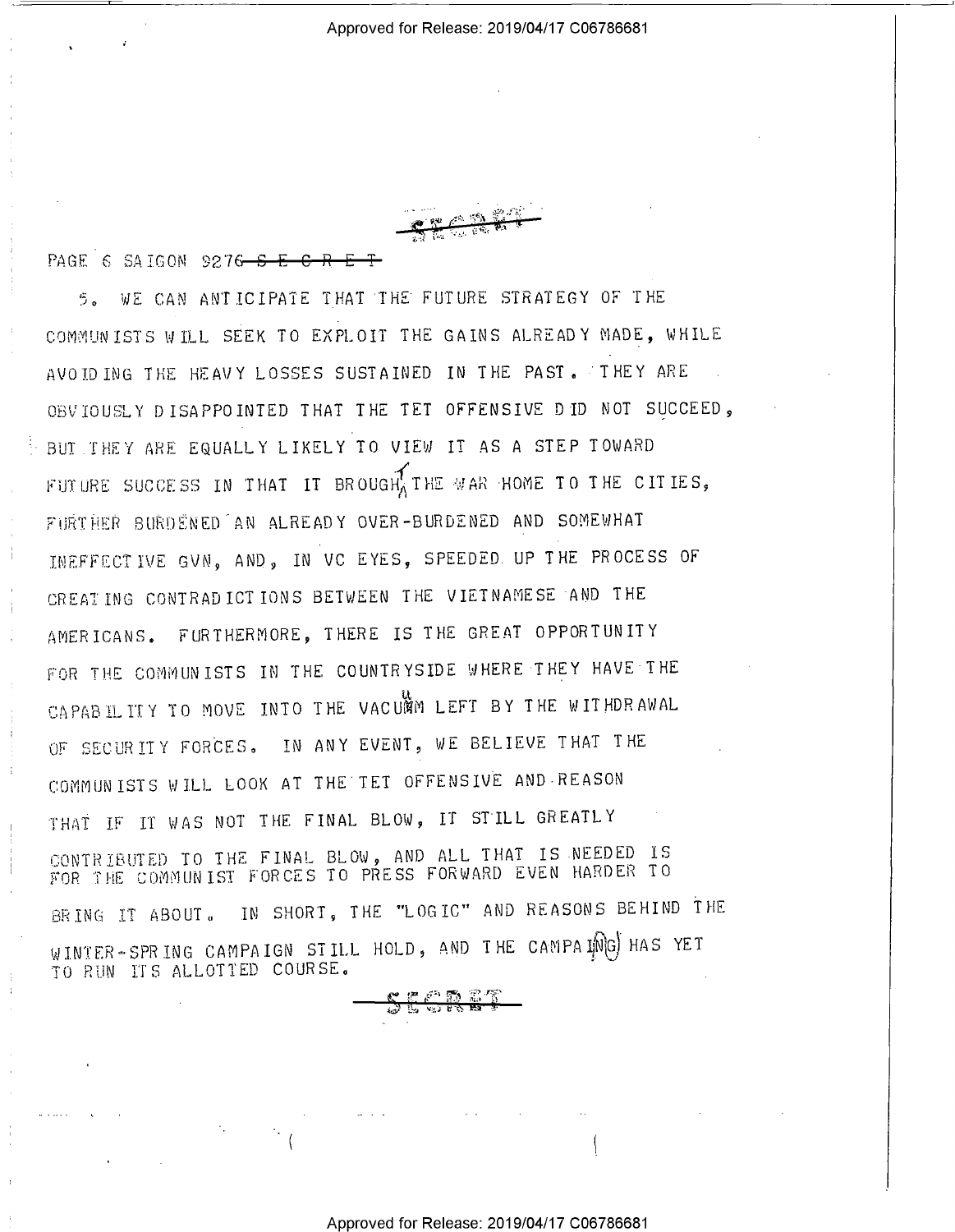$\mathcal{L}^{\infty}$  is  $\mathcal{L}^{\infty}$ 

I

PAGE 7 SAIGON 9276- $S-E-C-R-E-T$ SHORT=TERM STRATEGIC CONCEPT AND CAPABILITIES

I 1980 - Participation and the control of the control of the control of the control of the control of the control of

6, CAPTURED DOCUMENTS, AGENT REPORTS, AND INTERROGATION REPORTS INDICATE THAT THE ENEMY'S STRATEGY FOR THE SHORT TERM IS TO KEEP HIS MILITARY FORCES POISED AGAINST THE PRIMARY OBJECTIVE WHILE CONSOLIDATING HIS HOLD ON RURAL AREAS. HE PLANS TO KEEP FRIWEDLY FORCES OFF-BALANCE BY ATTACKING BY FIRE KEY MILITARY BASES, URBAN AREAS, LINES OF COMMUNICATION, AIRFIELDS, AND PORTS. HE APPARENTLY PLANS TO AVOID LARGE SCALE ATTACKS AGAINST UNITED STATES FORCES BUT& TO TRY TO ISOLATE THEM. BY FOLLOWING SUCH A COURSE OF ACTION, HE EXPECTS TO KEEP POPULAR TENSION HIGH, TO DISRUPT THE URBAN ECONOMIC STRUCTURE, TO EXACERBATE DIF- FERENCES BETWEEN ARVN AND ALLIED FORCES, TO DETER FRIENDLY UNITS FROM COUNTERATTACKING, AND TO EXPLOIT MILITARILY ANY OPPORTUNITY THAT NIGHT ARISE. AT THIS TIME, THE ENEMY REPORTEDLY EXPECTS TO BE IN POSITION, MILITARILY AND POLITICALLY, TO CONCLUDE THE WAR BY WINNING A BIG VICTORY OVER A KEY STRATEGIC OBJECTIVE, SUCH AS SAIGON, KHE SANH, W., OR IN THE WESTERN HIGHLANDS. HOSE VER, MOST SOURCES DO NOT INDICATE THAT HIS SPECIFIC TARGET IS PREDETERMINED BUT THAT

"

- 'F1 . The second control of the second control of the second control of the second control of the second control of the second control of the second control of the second control of the second control of the second contr

 $\sim$ "'  $\cdot$   $\bullet$   $\cdot$   $\cdot$   $\cdot$ 

 $\texttt{succ}\mapsto$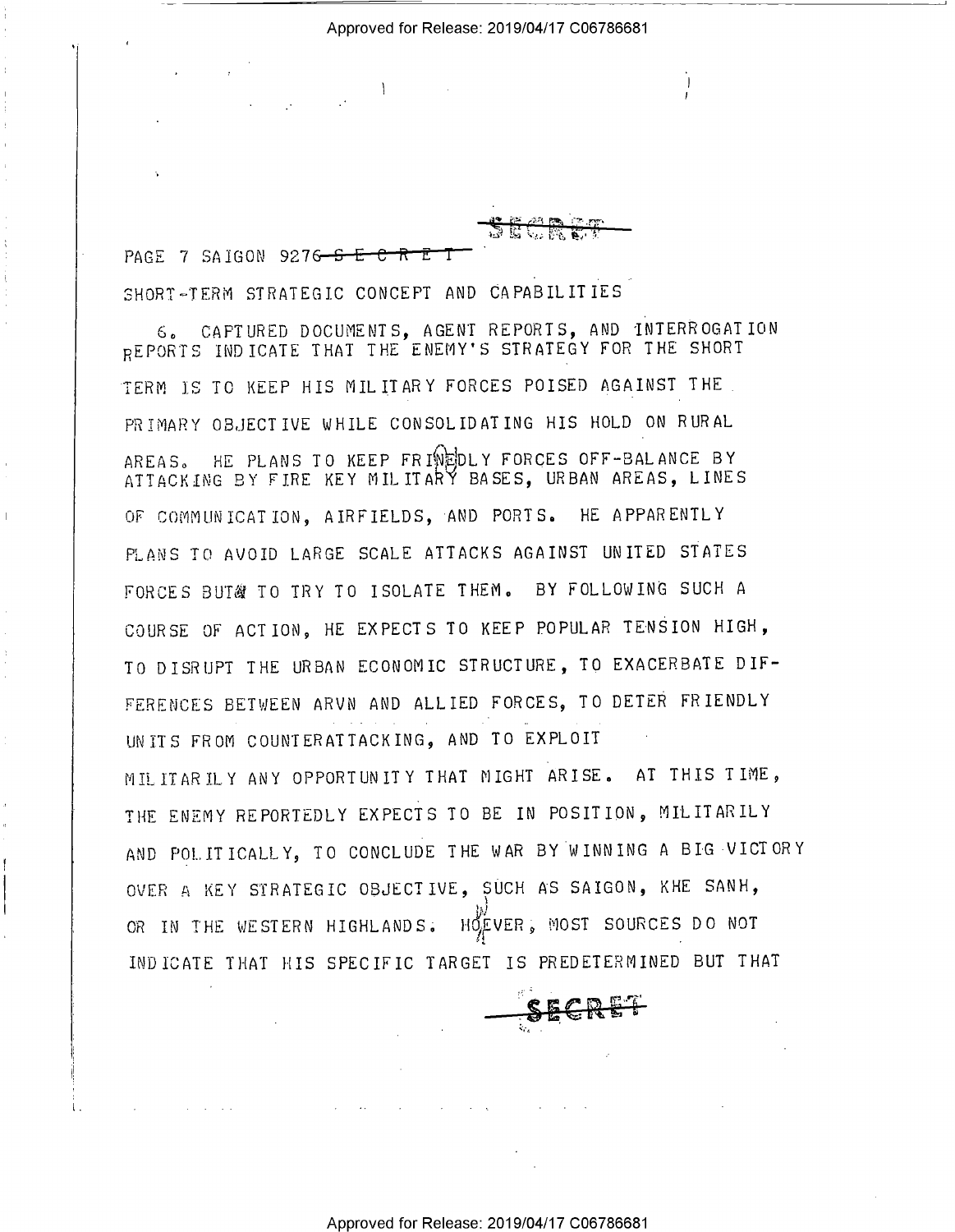PAGE 8 SAIGON 9276 5 E C R E T OPPORTUNITY, EMBODYING THE KEY FACTORS OF PREPARATION AND SURPRISE, WILL DETERMINE WHICH TARGET WILL BE CHOSEN.

7. GIVEN THE ENEMY'S RELATIVELY EXPOSED POSITIONS AND EXTENDED SUPPLY LINES, HE IS NOW MORE VULNERABLE TO ALLIED ATTACKS THAN PREVIOUSLY. AGGRESSIVE ALLIED COUNTERATTACKS WOULD GREATLY REDUCE THE ENEMY'S CAPABILITY TO MAINTAIN PRESSURE THROUGHOUT SOUTH VIETNAM. A MISCALCULATION BY THE ENEMY AT THAT TIME AS TO HIS RELATIVE STRENGTH COULD LEAD TO LARGE SCALE ASSAULT S ON A NUMBER OF URBAN AREAS WHICH WOULD UNDOUBTEDLY RESULT IN HEAVY LOSSES. IN SUCH A CASE A REVISION TO THE PRE-TET PERIPHERAL STRATEGY IS POSSIBLE. THIS WOULD INVOLVE THE PLACEMENT OF ENEMY MAIN FORCES NEAR BORDER SANCTUARIES TO PROVIDE SAFEHAVENS, SHORTEN HIS SUPPLY LINES, PROVIDE MORE FAVORABLE COMBAT CONDITIONS, AND ALLOW HIM TO PREPARE TO EXPLOIT ANY OPPORTUNITIES FOR OFFENSIVE ACTION. AT THE SAME TIME, EMPHASIS WOULD BE PLACED ON GUERRILLA TACTICS AND SMALL UNIT ACTIONS TO CONTEST CONTROL OF THE RURAL POPULATION.

IN RESPECT TO THE ENEMY'S MILITARY CAPABILITIES,  $8.$ THERE IS LITTLE DOUBT THAT THE COMBAT EFFECTIVENESS OF

Approved for Release: 2019/04/17 C06786681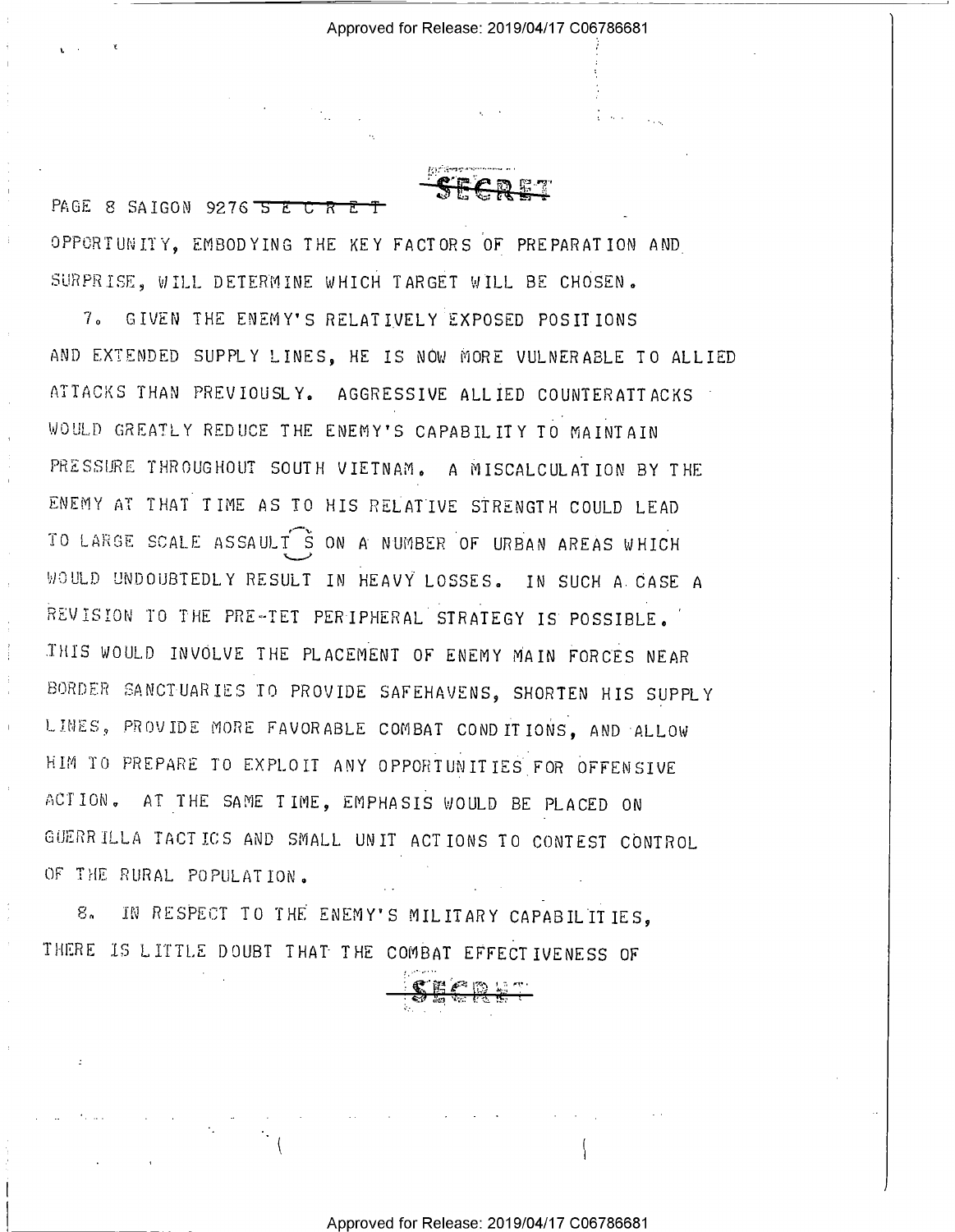PAGE 9 SAIGON 9276 5 E C R E T MANY UNITS HAS BEEN REDUCED BECAUSE OF LOSSES DURING THE WINTER-SPRING CAMPAIGN. THERE IS GROWING EVIDENCE, HOWEVER, THAT THE ENEMASIGNIFICANTLY INCREASED HIS FORCES PRIOR TO THE TET OFFENSIVE BOTH THROUGH EXPANDED INFILTRATION AND IN-COUNTRY RECRUITMENT. SINCE TET THERE HAVE BEEN NUMEROUS IND ICATIONS THAT THE ENEMY IS EXTENSIVELY RECRUITING AND IMPRESSING ADDITIONAL MANPOWER FROM THE AREAS PREVIOUSLY DENIED TO HIM. THUS IT IS POSSIBLE

THAT THE ENEMY'S TOTAL STRENGTH

MAY NOT HAVE BEEN REDUCED SIGNIFICANTLY THOUGH HE IS QUALI-TAT IVELY WEAKER THAN WHEN HE INITIATED HIS WIDESPREAD TET ATTACKS. THIS REDUCTION IN EFFECTIVENESS MAY BE OFFSET TO SOME DEGREE BY HIS RECENTLY GAINED ACCESS TO THE COUNTRYSIDE WHICH WILL GO FAR TOWARD ALLEVIATING THE FOOD AND MANPOWER SHORTAGES THAT HAVE PLAGUES HIM OVER THE PAST YEAR.

9. THERE HAVE BEEN MANY REPORTS OF A "SECOND PHASE" OF EXTENSIVE ATTACKS, BUT LACKING THE ELEMENT OF SURPRISE AND THE COVER OF **BET.** WE BELIEVE THE ENEMY LACKS THE CAPABILITY FOR ANOTHER MASSIVE EFFORT AGAINST THE CITIES SUCH AS AT TET. THE CONTROL AUTHORITY WHICH DIRECTED THE RECENT COORDINATED ATTACKS REMAINS BASICALLY INTACT

经经可通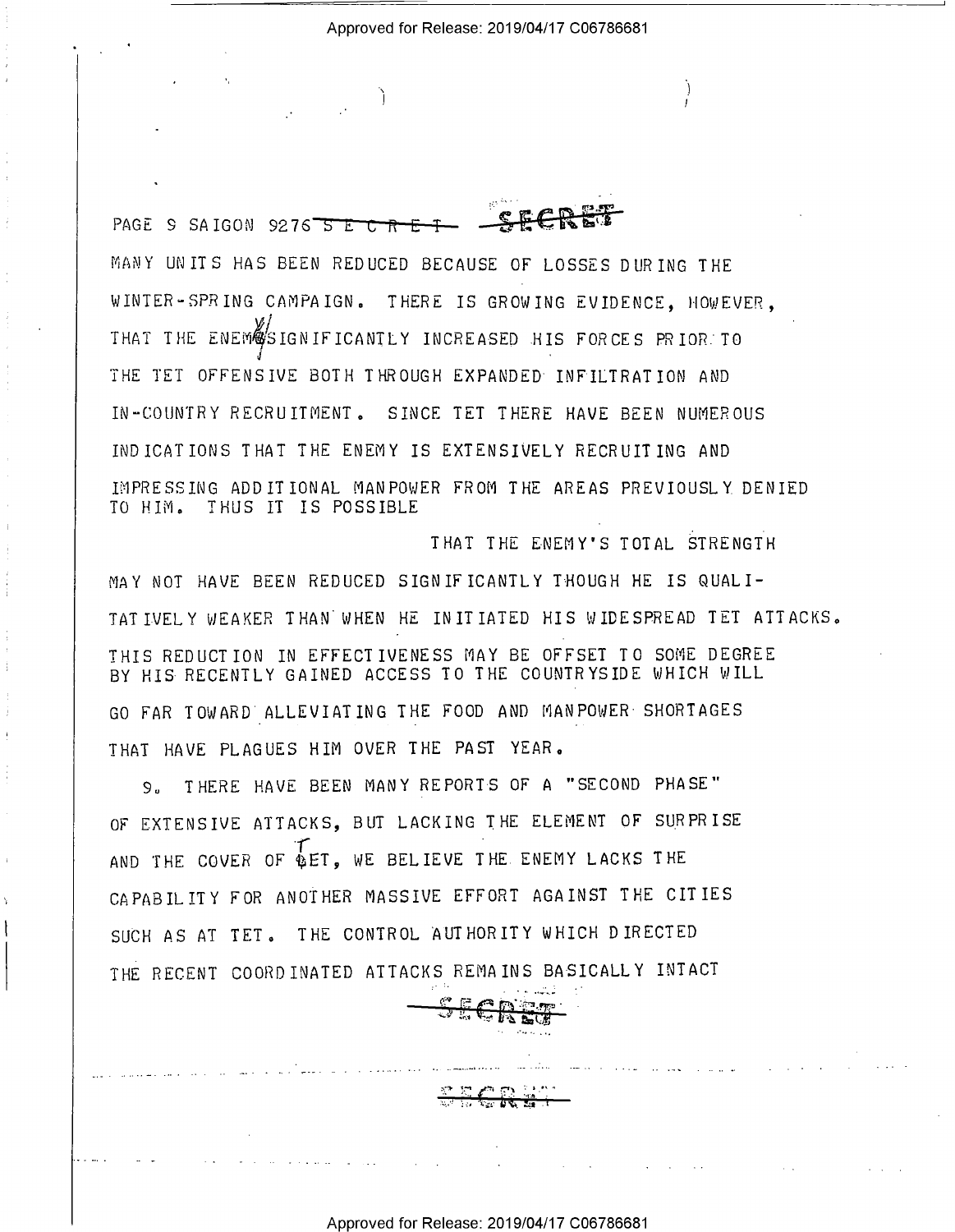PAGE 10 SAIGON 9276 SECRE AND HAS ORDERED MAIN FORCE ELEMENTS TO MAINTAIN THEIR PRESSURE ON THE CITIES. THE ENEMY ALSO HAS HIS FORCES DEPLOYED IN A THREATENING POSTURE NEAR NUMEROUS URBAN AREAS. WE THINK IT LIKELY THAT IN THE SHORT RUN HE PLANS TO EXERT PRESSURE ON THE URBAN AREAS THROUGH HIS PRESENCE AROUND THE CITIES AND BY EXTENSIVE ATTACKS BY FIRS. MOUNTING GROUND ASSAULTS ON SLECTED TARGETS ONLY WHERE THE BALANCE OF FORCES IS FAVORABLE, ALTHOUGH HE IS NOW IN A MORE VULNERABLE POSITION, THE ENEMY IS PROBABLY CAPABLE OF MAINTAINING LOOSE ENCIRCLEMENT OR MANY URBAN AREAS, INTERDICTING LINES OF COMMUNICATION, AND MOUNTING ATTACKS BY FIRE ON CITIES AND MILITARY INSTAL-WE BELIEVE THAT THE ENEMY NOW REALIZES THAT HE LATIONS. DOES NOT HAVE THE CAPABILITY TO MAINTAIN CONTROL OVER MAJOR URBAN AREAS FOR AN EXTENDED PERIOD OF TIME. HE ALSO REALIZES THAT HE MUST MAINTAIN PRESSURE ON ALLIED FORCES TO KEEP THEM TIRED DOWN, KEEP THEM FROM REORGANIZING, AND MOST IMPORTANT, KEEP THEM FROM LAUNCHING COUNTERATTACKS.

 $10<sub>a</sub>$ REGARDLESS OF WHAT SHORT-RANGE MILITARY STRATEGY THE COMMUNISTS EMPLOY, IT ALMOST CERTAINLY WILL BE ACCOMPANIED BY AN INTENSIFICATION OF POLITICAL, PSYCHOLOGICAL

<u>S E C R E T - </u>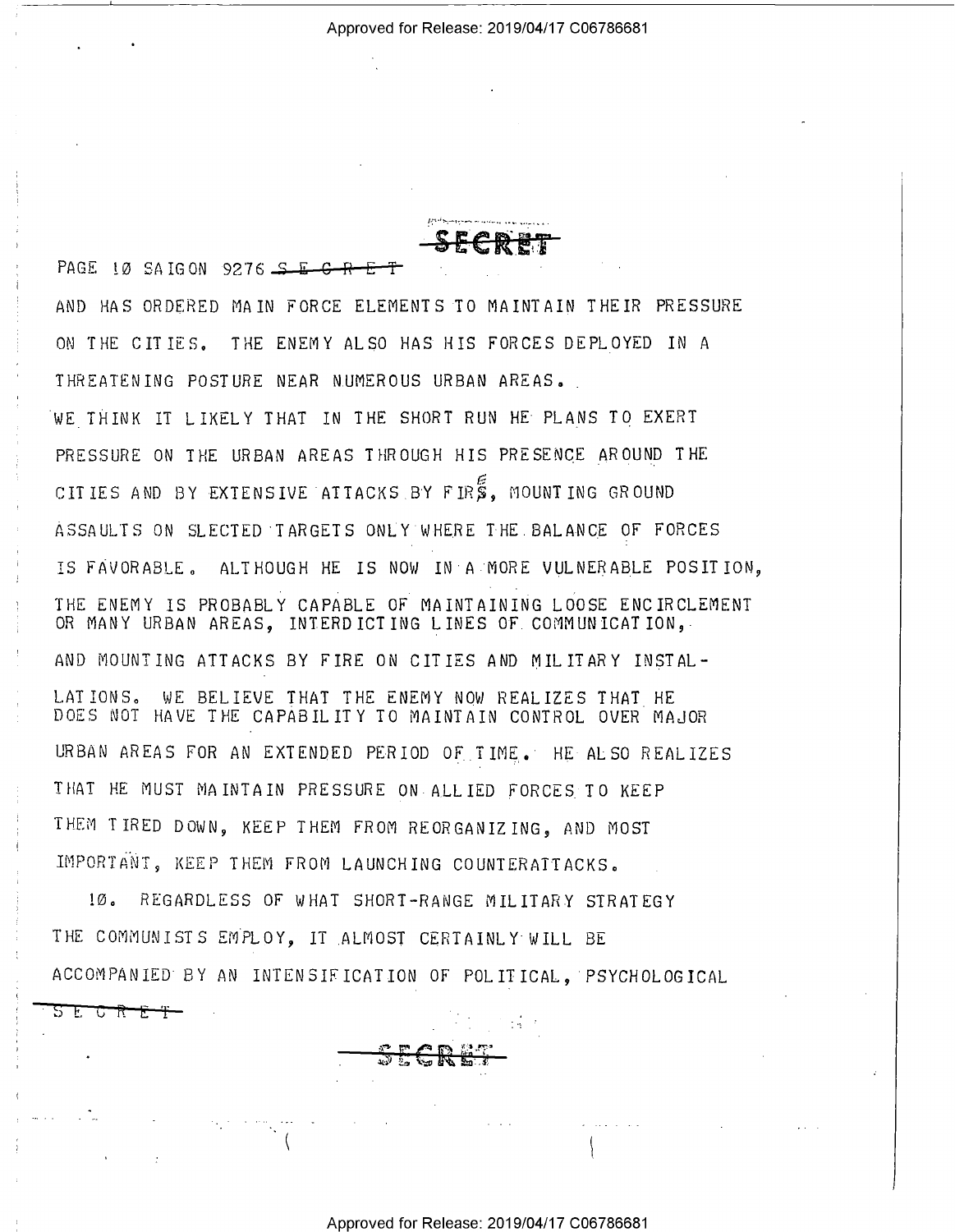PAGE 11 SAIGON 9276 5 AND ECONOMIC PRESSURES AIMED AT UNDERMINING THE AUTHORITY: OF THE GVN, SUBVERTING THE GVN FORCES. STIMULATING DISCONTENT AND FEAR AMONG THE POPULATION, AND BUILDING UP IT S NEW FRONT A STEPPED-UP CAMPAIGN OF TERRORISM, ESPECIALLY STRUCTURE. IN THE CITIES, CAN BE ANTICIPATED. WHERE POSSIBLE, THE COMMUNISTS SEEM LIKELY TO TRY TO INTERDICT LINES OF COMMUNICATIONS TO INTERFERE WITH FOOD SUPPLY AND OTHER ECONOMIC ACTIVITY.

IN THE DIPLOMATIC FIELD, HANOI IS LIKELY TO PROBE  $11<sub>0</sub>$ THE UNITED STATES POSITION, IF FOR NO OTHER REASON THAN TO FUEL THE ENGINES OF WORLD OPINION PRESSING THE UNITED STATES FOR A CESSATION OF BOMBING AGAINST NORTH VIETNAM (NVN). IT IS POSSIBLE, MOREOVER, THAT AT SOME POINT DURING THE WINTER-SPRING CAMPAIGN THE COMMUNISTS WILL VIEW THE IR POSITION AS BEING CONDUCTIVE TO SERIOUSLY UNDER-TAKING TALKS. THIS MOVE MIGHT OCCUR IF THE COMMUNISTS BELIEVED THEY HAD SIGNIFICANTLYALTERED THE STRATEGIC BALANCE OF FORCES WHICH WOULD ALLOW THEM TO TALK FROM A POSITION OF STRENGTH--A LONG HELD TENET IN THEIR STRATEGY CONCERNING

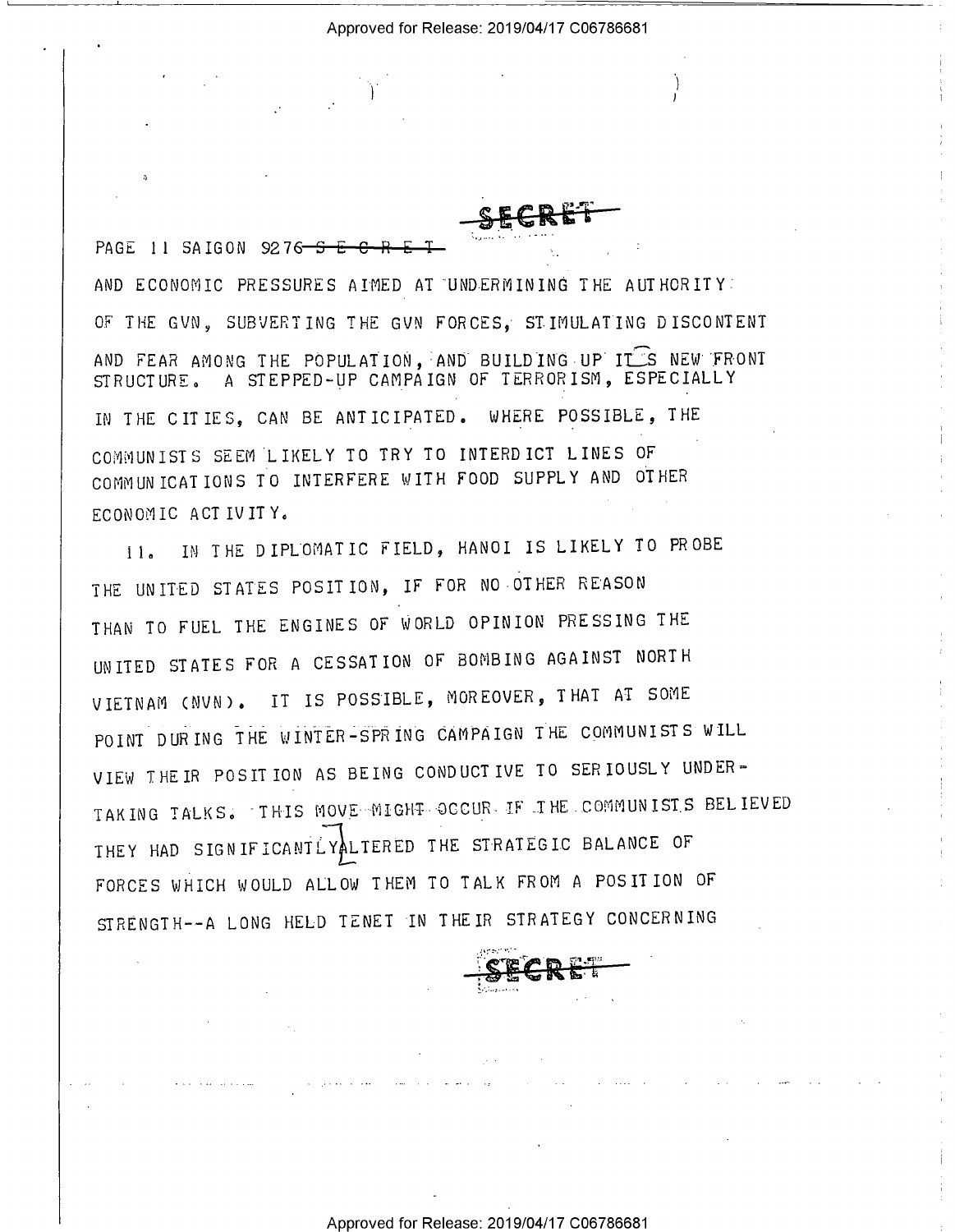$\mu$ ),  $\mu$  ,  $\mu$  ,  $\mu$  ,  $\mu$  ,  $\mu$  ,  $\mu$  ,  $\mu$  ,  $\mu$  ,  $\mu$  ,  $\mu$  ,  $\mu$  ,  $\mu$  ,  $\mu$  ,  $\mu$  ,  $\mu$  ,  $\mu$ ,.\_. .e. \_  $\Gamma$  1  $\sim$ W

THE WAR. THE CAPTURE OF ONE OR MORE PROVINCE CAPITALS OR <sup>A</sup>MAJOR MILITARY VICTORY MIGHT BE VIEWED BY THE COMMUNISTS AS BRINGING ABOUT THIS SITUATION. .

LONGER TERM CONSIDERATIONS

PAGE 12 SAIGON 9276 - 5 E-C

12. IF AT THE END OF THE WINTER—SPRING CAMPAIGN THE COMMUNISTS HAVE NOT BEEN ABLE TO SUSTAIN THE GAINS THEY HAVE MADE TO DATE, THEY ARE LIKELY TO FIND THEMSELVES IN AN UNFAVORABLE POSITION. MANY OF THE ADVANTAGES THE COMMUNISTS HAVE GAINED BY THEIR ALL-OUT EFFORT DURING TET WILL BEGIN TO DISSIPATE. GIVEN TIME, IT IS ASSUMED THAT THE ALLIED FORCES WILL GET BACK INTO THE COUNTRYSIDE AND THE GVN\_WILL FOLLOW—IF SO, THE GVN AND UNITED STATES WILL PROBABLY MANAGE TO ACCOMODATE THE WORST AFTER-EFFECTS OF THE DISRUPTION CAUSED BY THE TET ATTACKS. MOREOVER, DESPITE THE INCREASED ACCESS TO THE COUNTRYSIDE, ATTRITION WILL TAKE ITS TOOL FROM THE COMMUNIST FORCES. IN ADDITION, THE COMMUNIST CADRES AND TROOPS HAVE BEEN PROMISED IN NO UNCERTAIN TERMS THAT I968 WOULD SEE THE WAR BROUGHT TO A SUCCESSFUL CONCLUSION, DESPITE THE ABILITY OF THE COMMUNISTS TO VERBALIZE DEFEAT INTO VICTORY, we ANTICIPATE THAT THERE WlLL.BE INCREASING <u>-SECRET</u>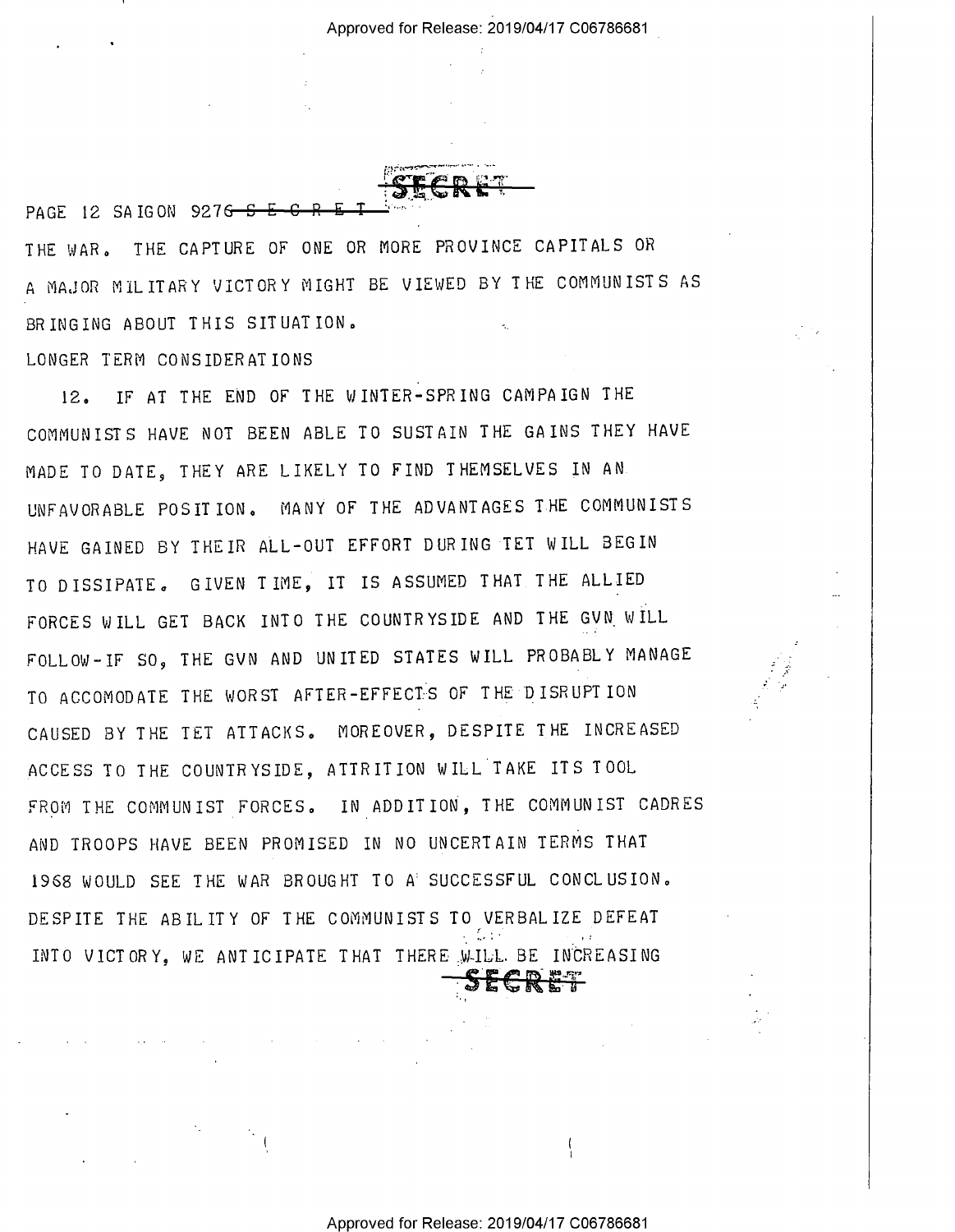PAGE 13 SAIGON 9276 5 E C R DISAFFECTION WITHIN COMMUNISTS RANKS IF THE COMMUNIST POSITION AGAIN BEGINS TO DECLINE. THE VC DO NOT NECESSARILY HAVE TO WIN. BUT THEY DO NEED TO SHOW MOMENTUM IN THAT DIRECTION IF THEY ARE TO AVOID SUCH DISAFFECTION.

13. WE VIEW THE WINTER-SPRING CAMPAIGN AS BEING A CRUCIAL PERIOD FOR THE COMMUNISTS IN FORMULATING THEIR STRATEGY FOR THE FUTURE. THEY WILL PROBABLY MAKE A MAJOR ASSESSMENT OF THEIR POSITION AT THE CONCLUSION OF THE CAMPAIGN. IF THEY HAVE NOT CONTINUED TO REAP ADVANTAGES IN THE WAR. AND SEE NO WEAKENING IN UNITED STATES AND GVN DETERMINATION, THEY MIGHT CONCLUDE THAT " VICTORY" AS DEFINED IN PARAGRAPHS 2-5 ABOVE IS NOT LIKELY. THUS ONE OF THE MOST IMPORTANT RESULTS OF THE WINTER-SPRING CAMPAIGN COULD BE TO BRING THE COMMUNISTS CLOSER TO THAT MOMENT OF TRUTH WHEN THEY WILL HAVE TO MAKE BASIC DECISIONS CONCERNING THE FUTURE COURSE OF THE WAR.

14. IT IS IMPOSSIBLE AT THIS STAGE TO SAY WHAT HANOI MIGHT DECIDE AT THE CONCLUSION OF THE WINTER-SPRING CAMPAIGN. THEREIS, OF COURSE, THE POSSIBILITY THAT IT WOULD CONTINUE ALONG THE SAME COURSE AS PRESENT PERHAPS ONLY BECAUSE IT WOULD BE UNABLE TO COME TO A DECISION ON WHAT COURSE TO TAKE.

Approved for Release: 2019/04/17 C06786681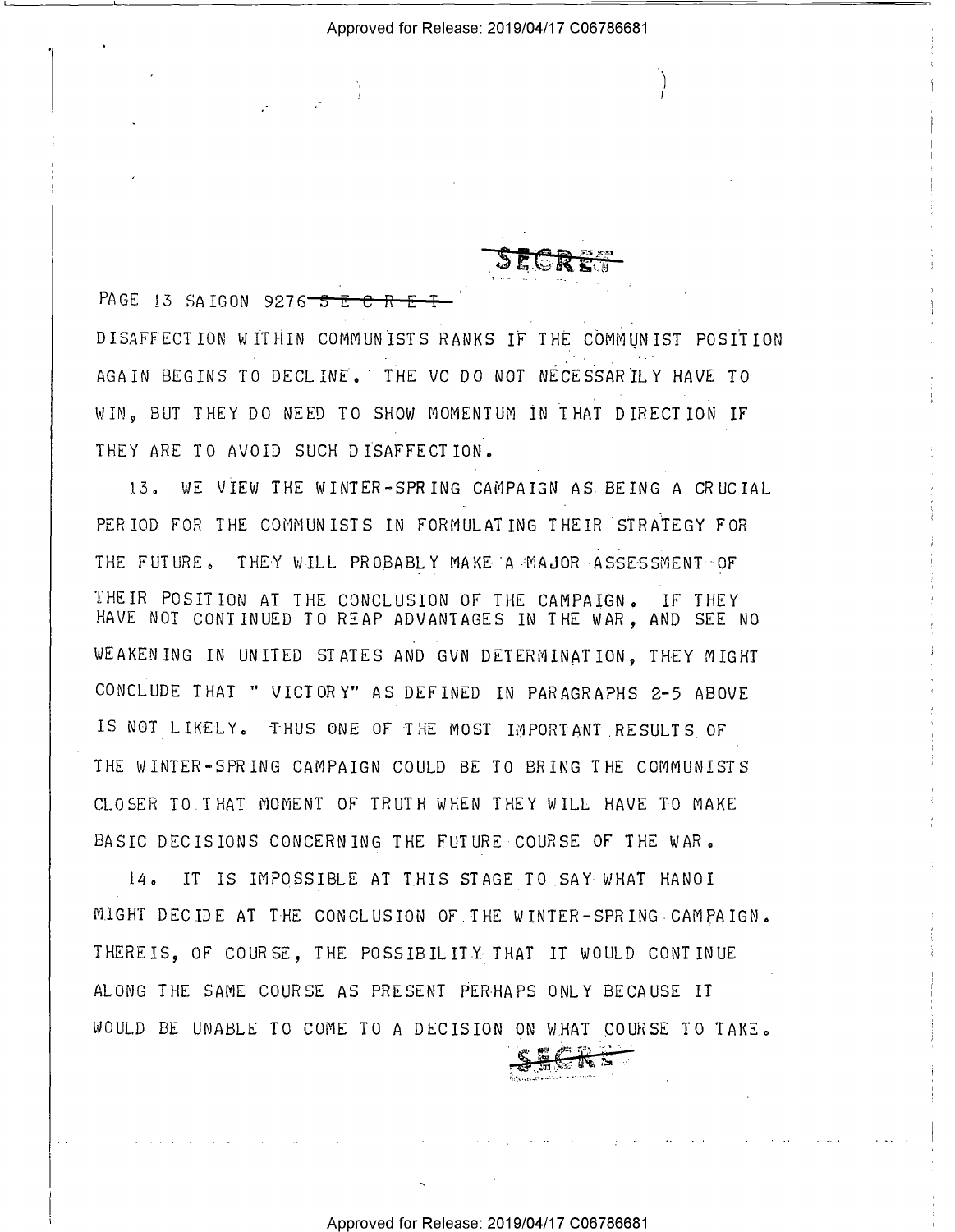. . *.* . . . . - -» <sup>1</sup>

PAGE 14 SAIGON 9276<sup> $-$ </sup>S $E$ <sup> $-$ </sup>C<sub>n</sub> $E$ <sup> $+$ </sup>  $\mathcal{L} \rightarrow \mathcal{L} \rightarrow \mathcal{L}$ THE SITUATION IS NOT LIKELY TO BE ALL GOOD-OR ALL BAD, AND IT MIGHT CALCULATE THAT ALL THAT IS.NEEDED IS FOR ONE MORE HARD PUSH, PARTICULARLY IF COMMUNIST FORCES STILL HAD ACCESS TO MUCH OF THE COUNTRYSIDE AND HAD A STRONG BASE FOR WHICH TO LAUNCH THE PUSH. IF THEY SENSE A WEAKENING OF THE HOME FRONT IN THE UNITED STATES, THEY MIGHT CALCULATE THAT NO RADICAL CHANGE FOR THE PRE-TET STRATEGY IS NEEDED, THAT PROTRACTED STRUGGLE AIMED AT FRUSTRATING GVN/UNITED STATES PACIFICATION GOALS WILL EVENTUALLY LEAD TO A FAVORABLE SETTLEMENT.

15. BEYOND MERELY CONTINUING WHAT THEY ARE DOING, THE COMMUNISTS WOULD HAVE THREE BASIC OPTIONS IF THEY DECIDED TO ADOPT A NEW STRATEGY. THEY COULD DRAMATICALLY ESCALATE THE WAR, PERHAPS BY MOUNTING AN ALL-OUT OFFENSIVE FROM NORTH VIETNAM AGAINST SOUTH VIETNAM AND EVEN CALLING OF CHINESE COMMUNIST COMBAT TROOPS TO PROTECT NVN. WE DO NOT BELIEVE THAT HANOI WOLD OPT FOR THIS STRATEGY; IT PROBABLY WOULD NOT CONSIDER THE PROSPECTS  $f \uparrow o$  she consider as  $PR$   $M \uparrow A$   $I$   $I$   $N \in \mathcal{S}$  . The LIKELIHOOD OF MASSIVE UNITED STATES COUNTER—ACTION WOULD BE VIEWED IN HANOI AS BEING HIGH; AND HANOI ALMOST CERTAINLY

I

- :-'-7 'H! "

.\_.

~37' .1;- 2;- **1,6' E**+1<mark>3</mark>

 $\mathbf{F}^{\prime}$  and  $\mathbf{F}^{\prime}$ 

I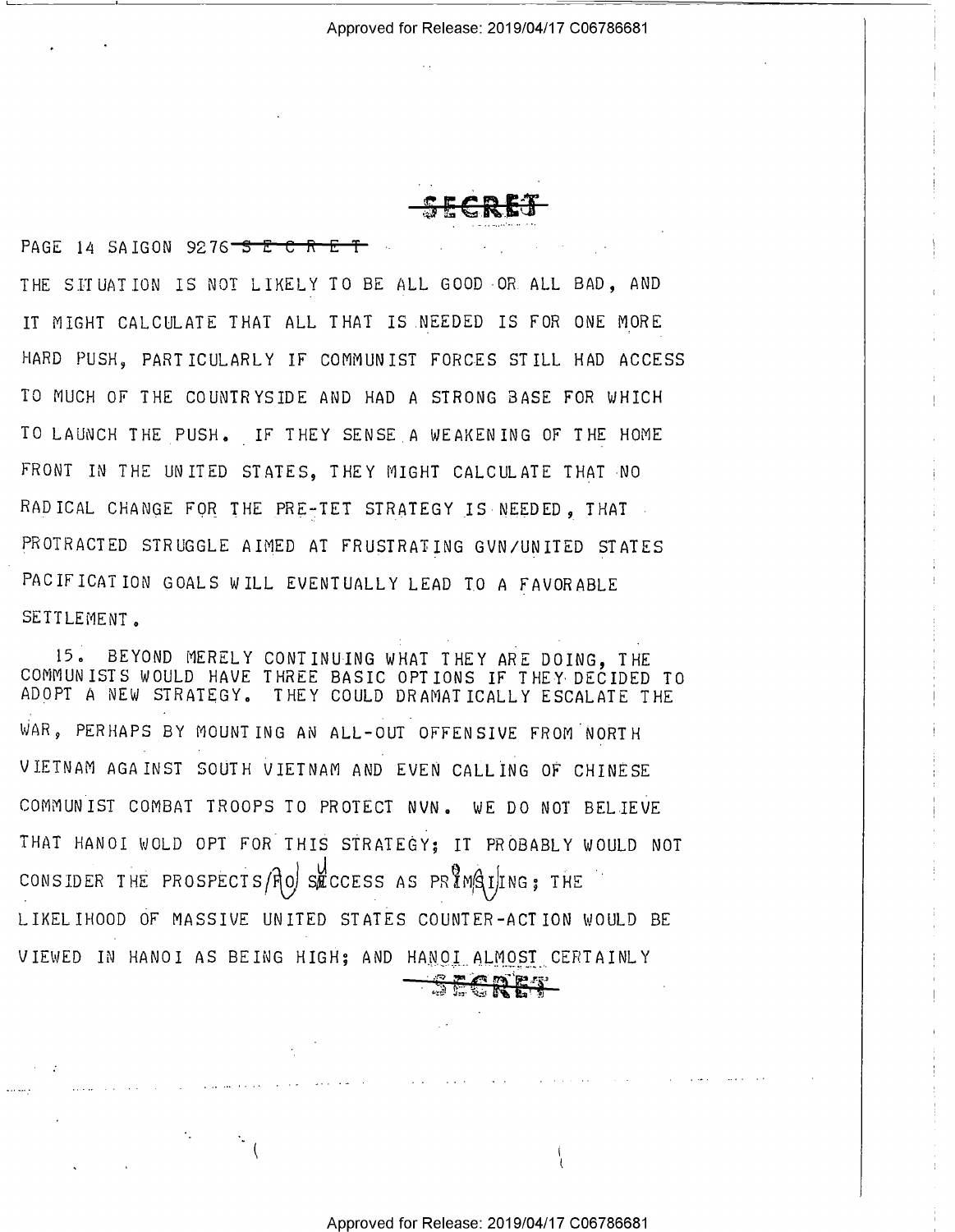' <sup>I</sup>H -I

<sup>I</sup>.

) is the contract of the contract of the contract of the contract of the contract of the contract of the contract of the contract of the contract of the contract of the contract of the contract of the contract of the cont

,,

' .'il\_\_ '

. '2.' A.'  $\mathbf{r} \in \mathbb{R}$  , where  $\mathbf{r}$  $\mathcal{D} \subseteq \mathcal{P}$  as a  $\mathcal{P}$  - and  $\mathcal{P}$  -

PAGE 15 SAIGON 9276 S E C R E T DESIRES TO REMAIN MASTER OF ITS OWN DESTINY, A POSITION IT WOULD ENDANGER. IF NOT SACRIFICE. BY INVITING LARGE-SCALE CHINESE INTERVENTION IN THE NORTH. NEVERTHELESS. IT SHOULD BE POINTED OUT THAT THE COMMUNISTS HAVE SHOWN THEMSELVES IN THE WINTER-SPRING CAMPAIGN AND THE TET OFFENSIVE CAPABLE OF TAKING RATHER MOMENTOUS TURNS IN THE CONDUCT OF THE WAR.

16, RATHER THAN SIGNIFICANTLY EXCALATE THE WAR, WE THINK IT MORE LIKELY THAT THE NORTH VIETNAMESE LEADERS WOULD RENEW THEIR EFFORTS TO MANEUVER FOR SOME TYPE OF TAKS OR NEGOTIATIONS. THERE ARE ALREADY SOME INDIACTIONS THAT THEY ARE GINGERLY UNDERTAKING THIS TASK. ALTHOUGH THEY COULD VIEW SUCH TALKS SOLELY AS A RUSE WHICH WOULD ALLOW - THEM A RESPITE IN WHICH TO RECOUP, WE BELIEVE IT MORE LIKELY THAT AT THIS STAGE THEY WOULD BE WILLING TO GIVE SERIOUS CONSIDERATION TO THE POSSIBILITY OF A SETTLEMENT. PRESUMABLY, HANOI, IF IT CHOSE THIS APPROACH COULD COUNT ON THE ACTIVE ASSISTANCE OF THE SOVIET UNION. INDEED}-THERE IS THE POSSIBILITY THAT MOSCOW. VIEWING THE SITUATION AFTER THE WINTER—SPRING CAMPAIGN, WOULD BE MORE WILLING TO TAKE A MORE ACTIVE ROLE IN COUNSELING HANOI TO BE FORTHCOMING CONCERNING

-4+E-e-H-E4?-""" ~~~~WWw-~~ ' ' " ' .-\*2 ii? .

 $\mathcal{L} \rightarrow \mathcal{L} \rightarrow \mathcal{L}$  . The contract of the contract of the contract of the contract of the contract of the contract of the contract of the contract of the contract of the contract of the contract of the contract of th

" --.2"

UP 33 - 135

. .1.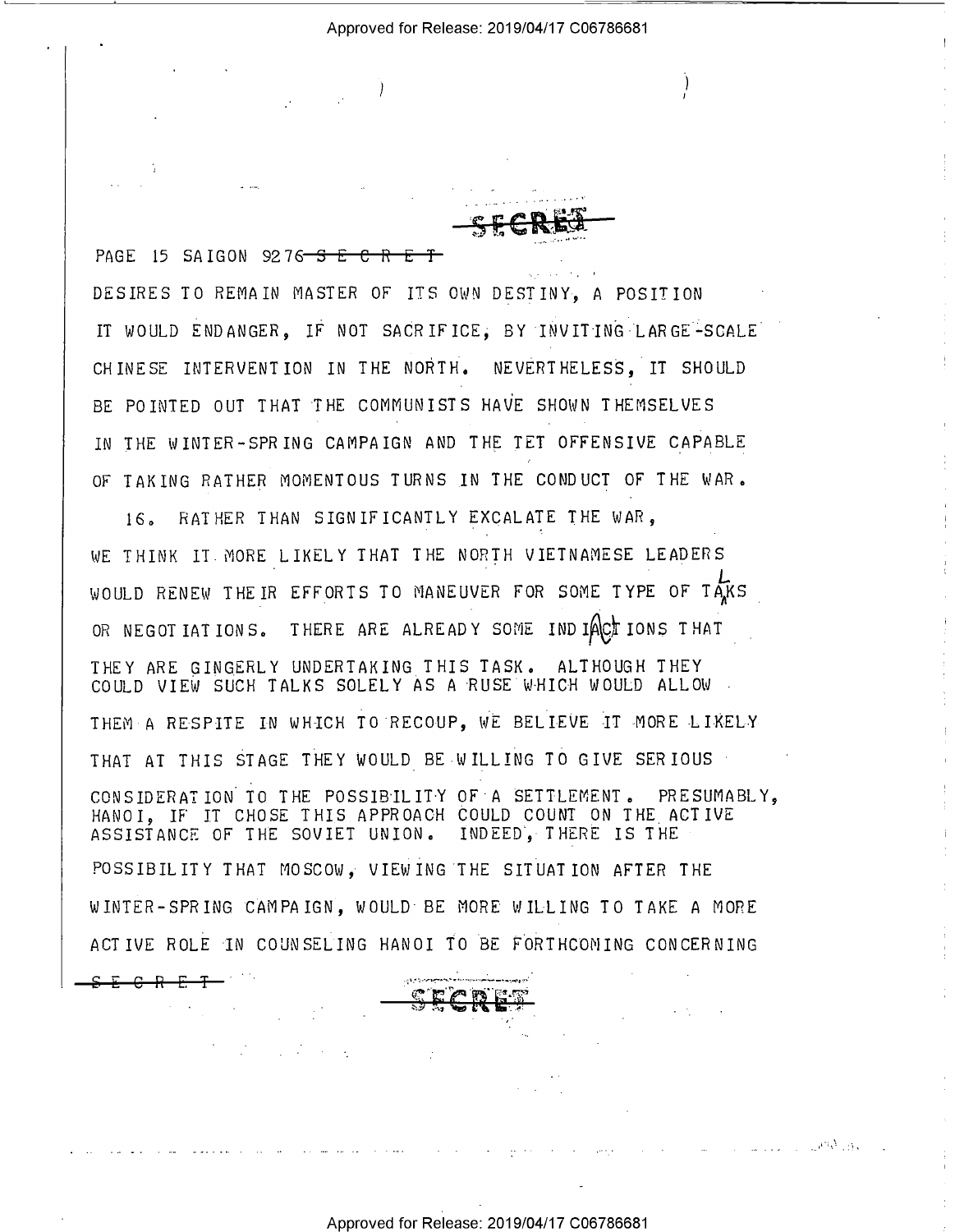PAGE 16 SAIGON 9276 3 E C R E T NEGOTIATIONS. PEKING WOULD REMAIN OPPOSED TO THE IDEA OF TALKS, BUT WOULD BE VERY UNLIKELY TO TAKE ANY POSITIVE ACTION AGAINST HANOI IF TIL DECIDED TO TAKE THIS OPTION.

THE THIRD OPTION OPEN TO HANOI WOULD BE TO RESORT  $17.$ TO GUERRILLA WARFARE AND GIRD FOR A LONG-TERM STRUGGLE. THIS OPTION, OF COURSE, IS NOT INCOMPATIBLE WITH NEGOTIATIONS SINCE IN NO EVENT WILL NORTH VIETNAM ABANDON ITS ULTIMATE GOAL OF DOMINATION AND REUNIFICATION OF VIETNAM UNDER COMMUNIST CONTROL. THE COMMUNISTS WOULD PROBABLY HAVE SOME DIFFICULTY IN SELLING THIS APPROACH TO ALL OF THEIR AD HERENTS IN THE SOUTH, BUT BY ITS VERY NATURE, PROTRACTED WAR DOES NOT REQUIRE A SUPER-ABUNDANCE OF PERSONNEL. IT DOES REQUIRE, HOWEVER, A HARD CORE OF DEDICATED CADRES WHO ARE WILLING TO FOLLOW COMMUNIST DIRECTIVES NO MATTER WHAT, COME WHAT MAY. THE COMMUNISTS HAVE , AND UNDER ANY FORESEEABLE CIRCUMSTANCES, WILL CONTINUE TO HAVE, ENOUGH SUCH CADRE FOR THIS PURPOSE. FACTORS AFFECTING ABILITY OF GVN TO WITHSTAND NVA/VC PRESSURES 18. THE QUALITY AND COHESIVENESS OF POLITICAL AND MILITARY LEADERSHIP IS THE KEY FACTOR IN DETERMINING THE GVN'S

ABIL ITY TO WITHSTAND VC POLITICAL AND PSYCHOLOGICAL PRESSURES.

Approved for Release: 2019/04/17 C06786681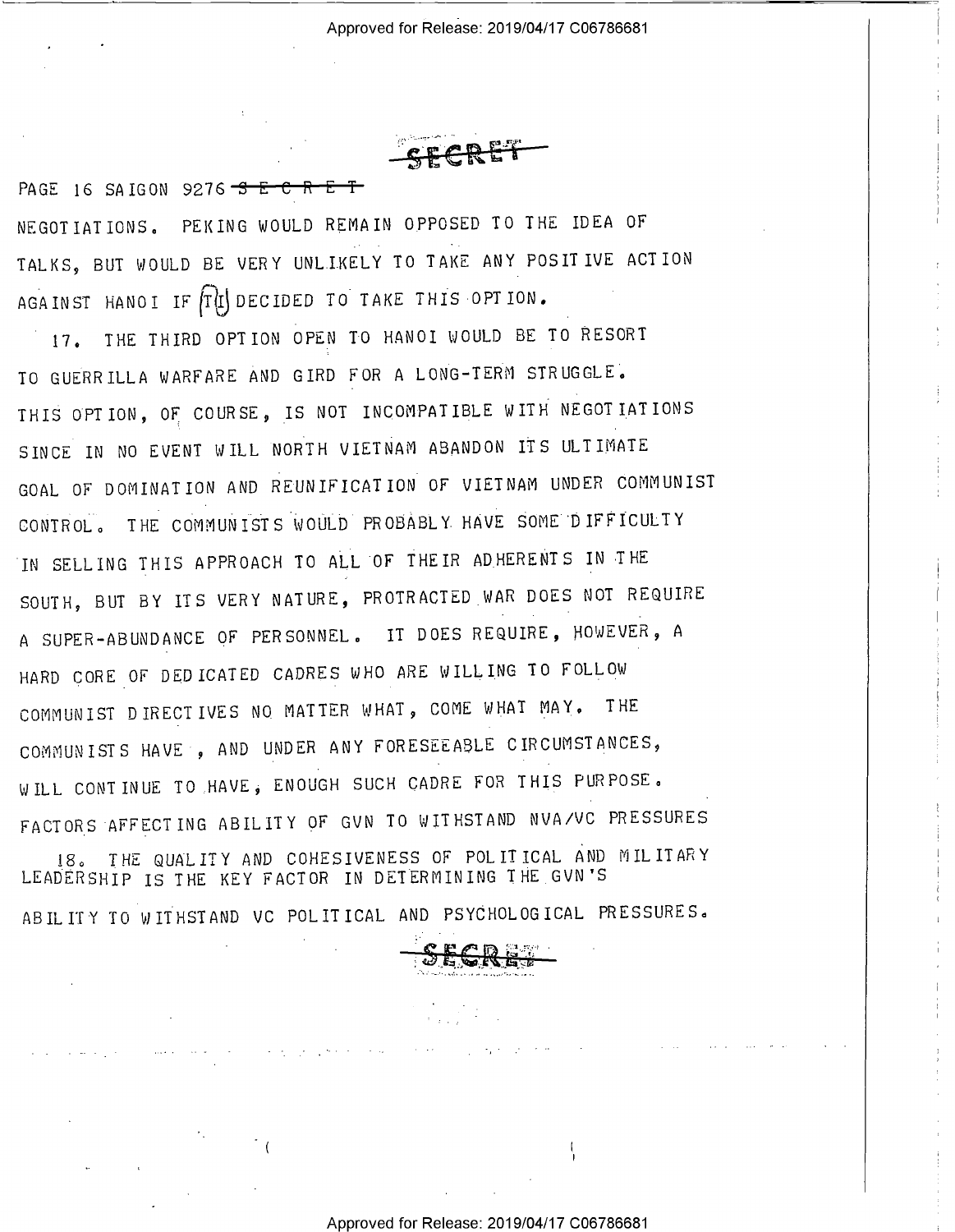T)

 $\cdot$ 

**SECRET** 

')

PAGE 17 SAIGON 9276<del>  $S-E-G-R$ </del> THE GVN COULD STIMULATE AND GUIDE THE CONSIDERABLE ENERGIES AND TALENTS OF ITS PEOPLE IN A BROAD EFFORT AGAINST THE VIET CONG IF IT ENJOYED INSPIRATIONAL AND EFFICIENT DIRECTION AT THE TOP. THE PRESNET LEADERSHIP IS ABLE ENOUGH AND PROBABLY DEDICATED ENOUGH BUT IT IS NOT WORKING TOGETHER. MOREOVER, THE PRESIDENT LACKS THE INSPIRATIONAL QUALITIES SO NEEDED IN A COUNTRY AT WAR AND WEARY OF WAR AT THAT. HE LACHS A SENCE OF URGENCY AND SEEMS UNABLE OR UNWILLING TO DELEGATE AUTHORITY.' ON MANY ISSUES HE IS INDECISIVE AND CAUTIOUS. HIS DIFFERENCES WITH VICE PRESIDENT KY, WHILE NOT INSURMOUNTABLE, ARE COMPLICATED BY SHARP DIVERGENCES OF PERSONAL ITY AND METHOD: THEY ARE AGGRAVATED BY AMBITIOUS AND SCHEMING COTERIES OF ASSOCITES. KY COULD PROVIDE BYNAMIC LEADERSHIP, BUT WHEN HE DOES ASSUME THAT ROLE HE IS SUSPECTED OF FURTHERING HIS PERSONAL POLITICAL POSITION. THE RECENT  $T = M$  DODAR IL Y PROHOUL AN A DREARANCE OF HNITTY AT TUE T CRISIS TEMPORARILY BROUGH, AN APPEARANCE OF UNITY AT THE TOP, BUT THE SPLIT BETWEEN THE TWO SEEMS NOW TO HAVE BEEN AGGRAVATED DURING THE PAST TWO WEEKS. THE PRIME MINISTER IS INTELLIGENT BUT, LACKING GUIDANCE AND DIRECTION, IS INCAPABLE OF RUNNING A GOVERNMENT.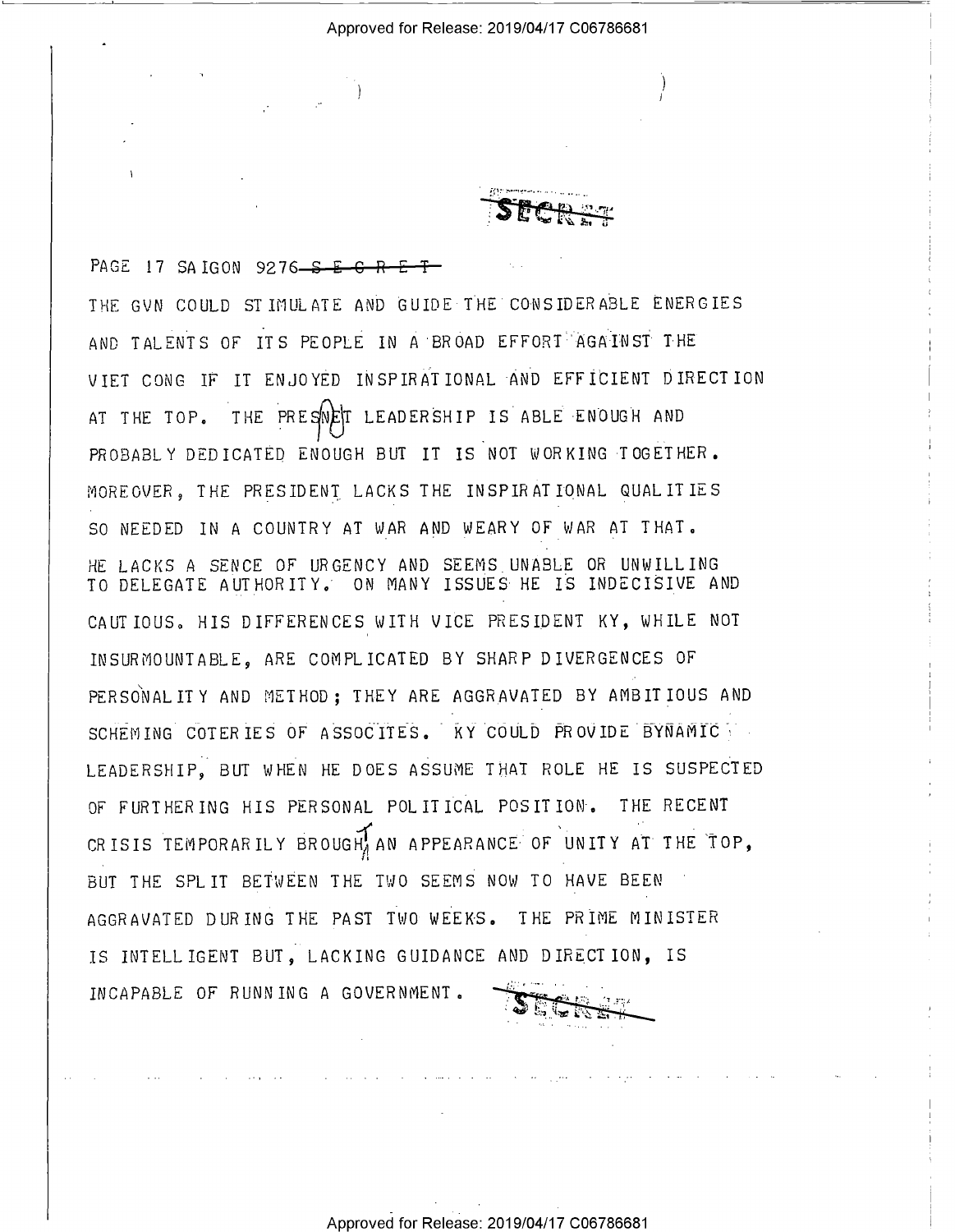${\mathfrak A} \subset {\mathfrak k}$  . It is the  ${\mathfrak a}$  $\sim$   $\sim$   $\sim$   $\sim$   $\sim$ 

PAGE 1S SAIGON 9276  $S-E$ 

L IS SAIGON 9276 <del>S E C R E T<br>19. THE PROSPEAS KOR®D</del>MPROVEMENT OVER THE COMING WEEKS ANDMONTHS ARE NOT GOOD. IT IS POSSIBLE THAT LOC COULD BE REPLACED TO SOME ADVANTAGE BUT POLITICALLY VIABLE AND CAPABLE SUCCESSORS ARE NOT IDENTIFIABLE AT THE MOMENT. THE PRESIDENT MIGHT ENCOURAGE KY TO TAKE ADDITIONAL RESPONSI-BILITIES BUT THE LIKELIHOOD OF LIBERATING KY'S FULL ENERGIES ON TERMS ACCEPTABLE TO THIEU IS SMALL. THE PRESIDENT CONTINUES TO DEMONSTRATE A GOOD INTELLECTUAL GRASP OF THE PROBLEMS FACING THE GOVERNMENT BUT WILL PROBABLY FAIL TO TAKE ACTIONS FOCEFUL ENOUGH OR EARLY ENOUGH TO TRANSLATE<br>THAT I UNDERGEAND IND INTO TRULY MEANINGEUL PROCRAMS THA T UNDERSTAND ING INTO TRULY MEANINGFUL PROGRAMS. FL . A SECOND FACTOR IS THE ABILITY OF THE GVN TO EAL WITH THE DESTRUCTION AND DISLOCATIONS CASOLD BY THE TET OFFENSIVE. DESPITE POLITICAL WEAKNESSES AND MANAGERIAL PROBLEMS, THE GVN AS PRESENTLY CONSTITUED, FULLY BACKED BY THE UNITED STATES WITH PERSONNEL AND FUNDS, HAS BEEN ABLE TO PROVIDE AN ACCEPTABLE LEVEL OF RELIEF AND RECONSTRCUTION. THE IMMENSE TASK OF CARING FOR 500,0@O EVACUEES AND RESUMING SOMETHING RESEMBLING NORMAL ECONOMIC INTERCOURSE IN THE CITIES HAS BEEN APPROACHED WITH REASONABLE EFFICIENCY AND SI-<br>
ES<br>
ES<br>
D<br>
OBLEMS,<br>
D

. 1-gs: .---='--~--

 $\mathcal{L}$  (i.e. the contract of the contract of the contract of the contract of the contract of the contract of the contract of the contract of the contract of the contract of the contract of the contract of the contract o

'

'SECRET

Approved for Release: 2019/04/17 C06786681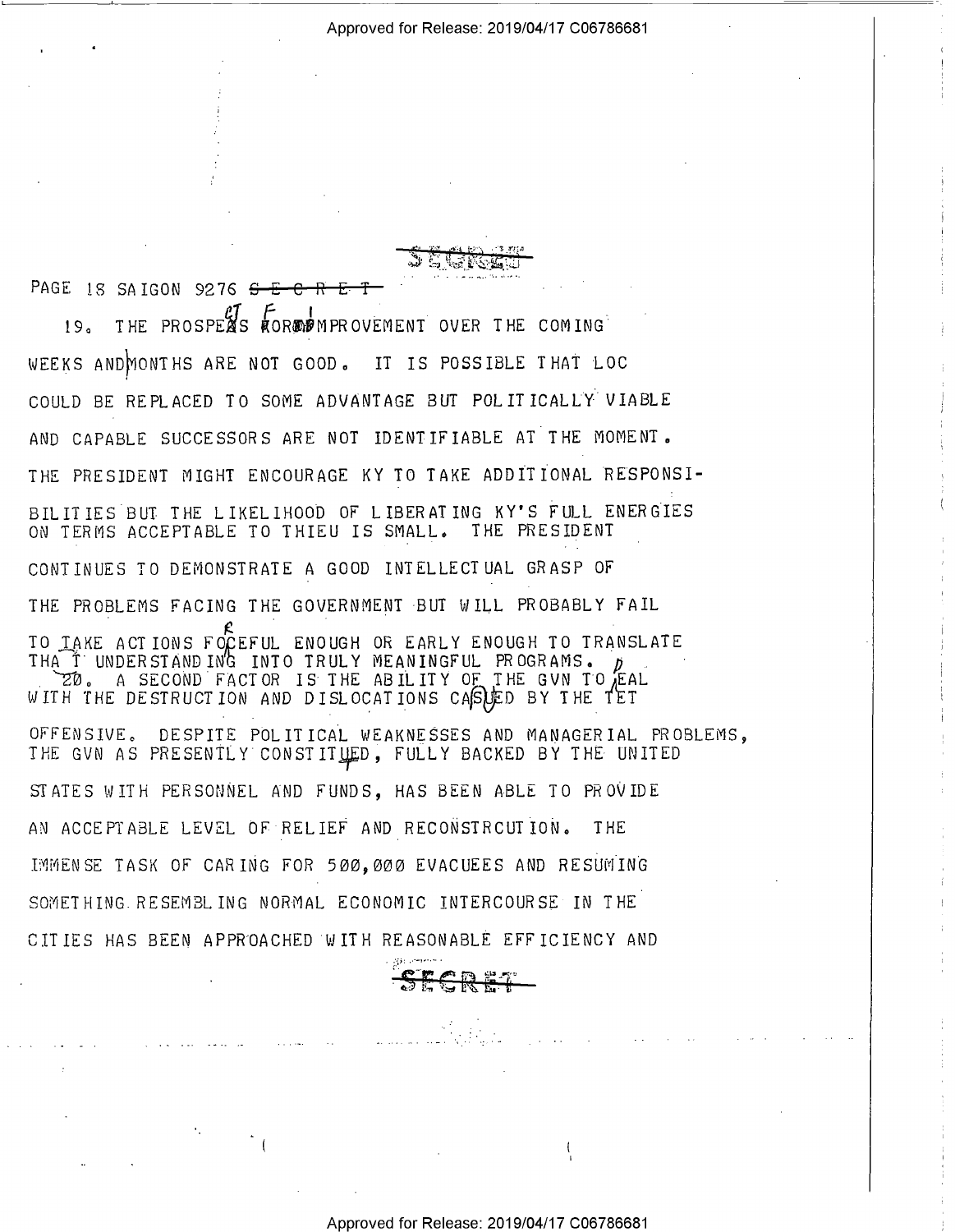I

 $\rightarrow$ 

 $\mathcal{L}^{(1)}$  and

 $T$ ,  $T$ ,  $T$ ,  $T$  $\overline{\phantom{a}}$  . Finally  $\overline{\phantom{a}}$ 

I)

PAGE 19 SAIGON 9276<del> S E C R E T</del> DRIVE. THE SPECIAL COMMITTEE MECHANISM WORKED RATHER WELL. WHILE IT BENEFITTED FROM THE AMERICAN INPUT IT WAS IN MANY WAYS A VIETNAMESE SHOW. SLOW TO BEGIN OPERATIONS IN THE PROVINCES, THE COMMITTEE IS BEGINNING TO MOVE RESOURCES AND PROVIDE GUIDANCE TO THE COUNTRYSIDE. WHILE THERE WILL BE PERSISTING COMPLAINTS AND DISCONTENT, THE LEVEL PROBABLY WILL NOT BUILD TO A BREAKING POINT UNLESS A SECOND, OR THIRD, WAVE OF DEVASTATION HITS. UNDER THESE CONDITIONS THE GVN ADMINISTRATIVE MECHANISM WOULD BE SEVERELY TAXED. IF THE VC WERE, AT THAT TIME, BEATEN OFF AND A LENGTHY RESPITE EARNED, THE GVN COULD PROBABLY STILL MANAGE AN ACCEPTABLE EFFORT AT REHABILITATION.

Zia THERE ARE MANY AMBIVALENCES IN ATTEMPTING TO ASSESS THE WILLINGNESS OF THE SOUTH VIETNAMESE MASSES AND ELITE TO SUPPORT THE GVN. ALTHOUGH THE VC GAINED NEW RESPECT FROM THE PEOPLE FOLLOWING THE TET OFFENSIVE, IT ALSO CREATED <sup>A</sup> STRONG FEELING OF ANTAGONISM TOWARD THEM, AND WE DOUBT THAT ATTACKS HAVE GAINED THEM MANY NEW FRIENDS. DURING THE PAST MONTH CONFIDENCE IN THE GVN HAS WEAKENED AND DISENCHANTMENT WITH THE AMERICAN PRESENCE HAS INCREASED, BUT THERE REMAINS

//,.5I'.1d':\"-'-\*-171:":-11v<\--.\_, Tn.

,~-.=. .. ,. - =-1 '  $\cdot$  ,  $\cdot$  ,  $\cdot$   $\cdot$   $\cdot$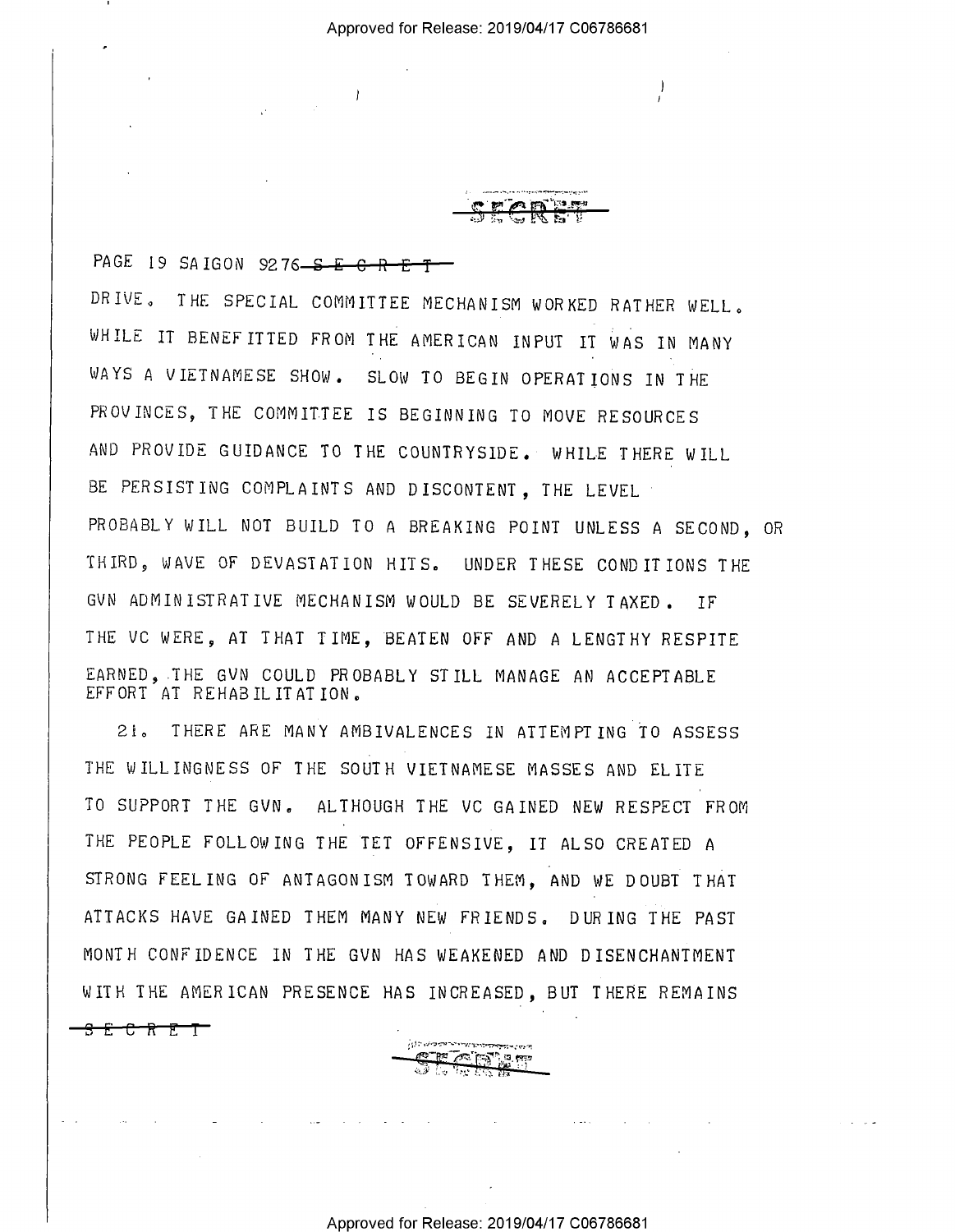<u>r e</u>  $1.1\%$ **3 E E IS E I** 

PAGE 20 SAIGON 9276-S-E-C-R-E-T SOME APPRECIATION FOR THE FACT<sup>A</sup>THAT GVN/UNITED STATES FORCES DID, AFTER ALL, REPULSE THE ATTACK ON THE CITIES AFTER REELING UNDER ITS INITIAL IMPACT. THOSE DIRECTLY AND ADVERSELY AFFECTED BY THE GVN/UNITED STATES COUNTERATTACK, SUCH AS DESTRUCTION OF HOMES AND LOOTING, CONSTITUTE ONLY A SMALL PERCENTAGE OF THE POPULATION. THE PEOPLE AT LARGE REMAIN FEARFUL, INCREASINGLY WEARY, ANXIOUS FOR BREAK IN THE LONG TENSION. OUTWARDLY, THEIR DOMINANT REACTION HAS BEEN; AND WILL PROBABLY REMAIN RESIGNATION AND PASSIVITY-STEMMING IN PART FROM THE ORIENTAL BELIEF IN AN INEXORABLE-FATE, AND IN PART FROM A FEAR OF BECOMING OPENLY INVOLVED WITH THE GOVERNMENT IN THE POSSIBLE PRESENCE OF THE UNKNOWN VC SYMPATHIZER. POPULAR REPONSE TO FURTHER VC SUCCESSES, EVEN IF TEMPORARY, WILL PROBABLY BE FURTHER WITHDRAWAL. ALTHOUGH: THE PEOPLE ARE NOW MORE VULNERABLE TO ENEMY PSYCHOLOGICAL ATTACK, NE DOUBT THAT THE VC WILL BE ABLE TO MOBILIZE ANY ADD IT IONAL SIGN IF ICANT, VOLUNTARY SUPPORT IN THE NEAR FUTURE. IN THE FINAL ANALYSIS, THE URBAN MASSES DO NOT WANT TO BE ASSOCIATED WITH THE LÓSER, AND AT THIS POINT THE ALLIES' ABILITY TO RESTORE CONTROL IN THE CITIES PROBABLY IS THE 4 .

T

 $\mathcal{L} = \mathcal{L} \mathcal{L} \mathcal{L} \mathcal{L} \mathcal{L} \mathcal{L} \mathcal{L} \mathcal{L} \mathcal{L} \mathcal{L} \mathcal{L} \mathcal{L} \mathcal{L} \mathcal{L} \mathcal{L} \mathcal{L} \mathcal{L} \mathcal{L} \mathcal{L} \mathcal{L} \mathcal{L} \mathcal{L} \mathcal{L} \mathcal{L} \mathcal{L} \mathcal{L} \mathcal{L} \mathcal{L} \mathcal{L} \mathcal{L} \mathcal{L} \mathcal{L} \mathcal{L} \mathcal{L} \mathcal{L} \mathcal$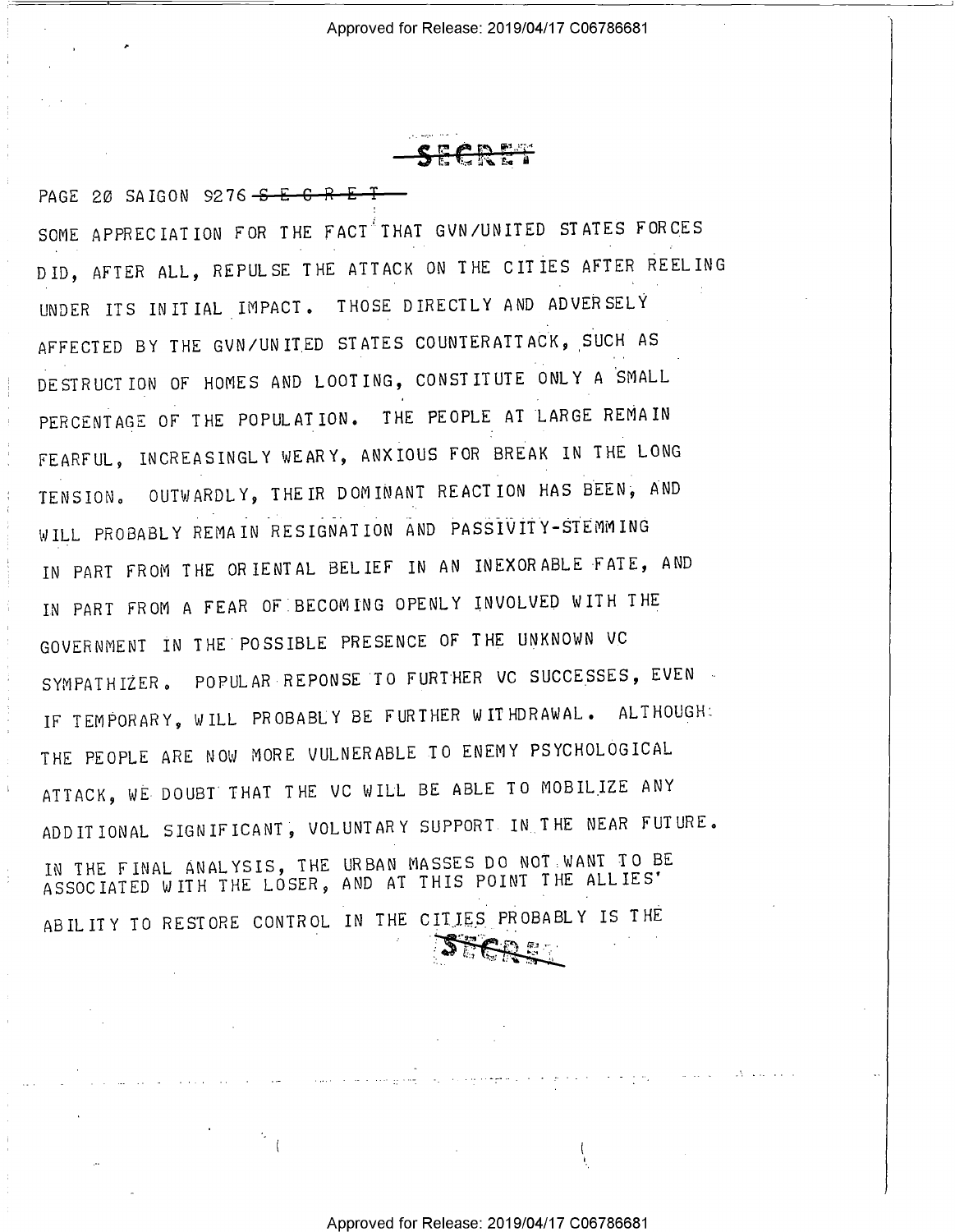$\overline{1}$  , the contract of the contract of the contract of the contract of the contract of the contract of the contract of the contract of the contract of the contract of the contract of the contract of the contract of th

9276 PAGE 21 SAIGONOUTLY  $-$ S-E

PREDOMINANT FACTOR IN THEIR ATTITUDE.

22. AMONG THE ELITE POLITICAL GROUPS, THE PREDOMINANT TREND HAS BEEN TO SUPPORT THE GOVERNMENT AND CONDEMN THE VC, ALTHOUGH THE THIEU-KY SCHISM AND LACK OF DYNAMISM IN THE GVN WILL PROBABLY PREVENT THE DELELOPMENT OF AN ANTI-COMMUNIST FRONT FROM REACHING ITS FULL POTENTIAL. WITHIN THE NATIONAL ASSEMBLY, A REFLECTION OF BOTH ELITE AND POPULAR OPINION, THE RESPONSE HAS BEEN GENERALLY CONSTRUCTIVE WITH BOTH HOUSES CALLING FOR A CLOSING OF RANKS. AT THE SAME TIME, THERE IS AN UNDERCURRENT OF CRITICISM-CURRENTLY SUPPRESSED IN THE INTEREST OF UNITY-AGAINST THE ARMY FOR ITS LACK OF PREPAREDNESS AND THE INCOMPETENCE OF SOME ARMY COMMANDERS, AND AGAINST THE GOVERNMENT FOR ITS INTIIAL INEFFECTUAL RESPONSE TO THE VC ASSAULT. HOWEVER, THERE ARS NO DEEP CLEAVAGES BETWEEN THE EXECUTIVE AND THE LEGISLATIVE AND FOR THE SHORT TERSM, THE OUTLOOK FOR CONTINUED COOPERATION APPEARS GOOD.

23. THE MOST CRITICAL ELEMENT AMONG THE ELITE IS THE YOUNG OFFICERS GROUP, WHO ARE CHAFING OVER THE POOR QUALITY  $\frac{\mathbf{D}}{\mathbf{A}}$ OF LEADERSHIP, THE LACK OF AN EFFECTIVE COMMANS STRUCIURE

3- - yn:\_"\_.-:.-.-- <sup>I</sup>

<del>e</del> event en e

**Contract Carlos**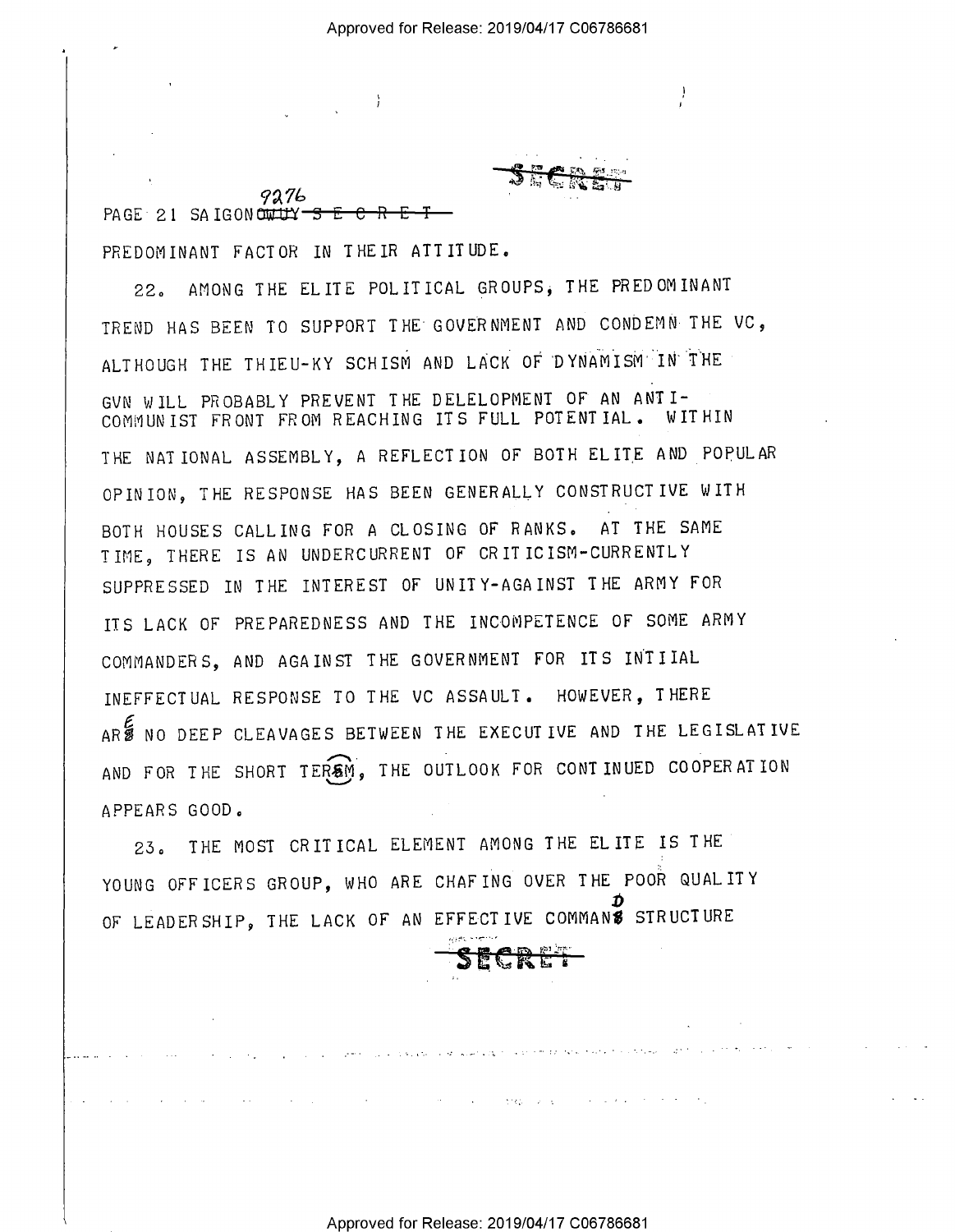$\mathcal{G}_\mathcal{L}$  ,  $\mathcal{G}_\mathcal{L}$  are comparing the proof of the following contains to the second contains of the second contains of the second contains of the second contains of the second contains of the second contains o - Q." f"- '\_-';:\_.-221::

PAGE 22 SAIGON 9276 $-$ <del>S E C R E T</del>

CONTINUED AND RAMPANT CORRUPTION, AND THE LACK OF AN AGGRESSIVE POSTURE ON THE PART OF ARVN. THESE OFFICERS APPEAR AWARE OF THE ADVERSE CONSEQUENCES OF A COUP. PARTICULARLY THE IMPACT IN THE UNITED STATES,AND DO NOT SEEM INCLINED TO MOVE AGAINST THE GOVERNMENT IN THIS MANNER. "THEY ARE CONCERNED HOWEVER, THAT THE CONTINUED FAILURE ON THE PART OF THE TOP POLITICAL LEADERS TO SHOW GREATER PROGRESS WILL INCREASE SENTIMENT FOR A COALITION GOVERNMENT IN THE UNITED STATES, WHICH THEY REGARD AS A EUPHEMISM FOR DEFEAT. THEY APPEAR TO BE SEARCHING FOR WAYS T0 BRING PRESSURE T0 BEAR FOR CHANGE WITHIN THE BROAD FRAMEWORK OF THE CURRENT SYSTEM.

24° WHILE DIFFICULT TO EXPRESS IT IN TERMS SUITABLE FOR <sup>A</sup>NATIONAL ESTIMATE, THE FACT REMAINS THAT THE GVN'S CAPABILITY TO FACE UP Io THE FUTURE VG CHALLENGE IS DIRECTLY RELEATED TO THE ABILITY AND WILLINGNESS OF THE UNITED STATES TO APPLY "LEVERAGE" ON THE GVN LEADERSHIP TO MOVE FORWARD . MORE RAPIDLY, THIS WOULD BE RESISTED BY THE VIETNAMESE, WHOSE SENSIBILITIES IN RESPECT TO AMERICAN INFLUENCE APPEAR TO HAVE INCREASED MARKEDLY DURING THE PAST SIX MONTHS. THE SPECIAL AGGRAVATIONS CAUSED BY RUMORS OF ALLEGED AMERICAN

¢

 $\frac{1}{2}$  is the state of  $\frac{1}{2}$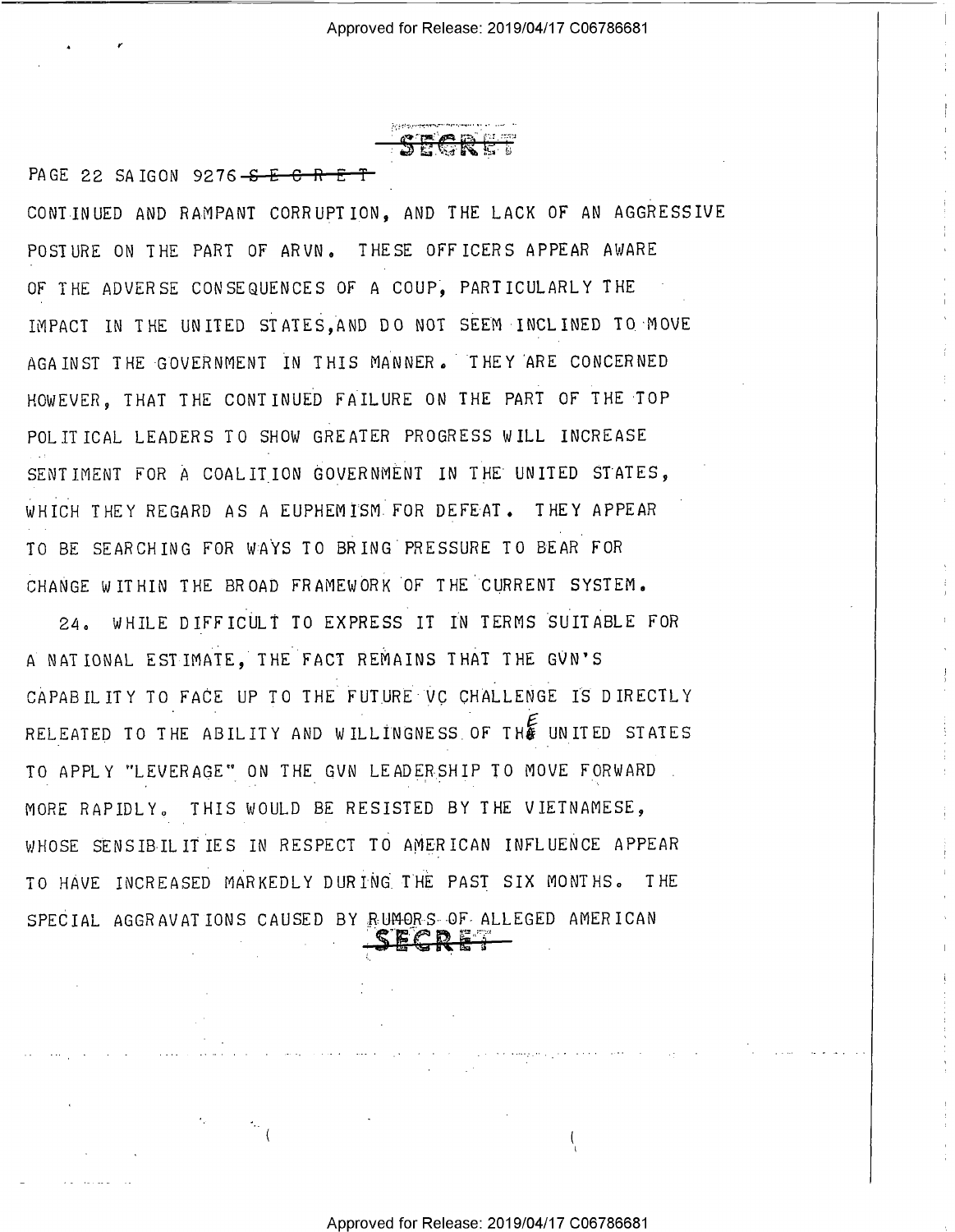PAGE 23 SAIGON 9276 - S E C **THE** SUSCEPT IBILITY TO A COALITION GOVERNMENT COM FONT OF THE AMERICAN ROLE UP TO THE EVE OF THE TET OFFENSIVE. HOWEVER. THE PROVIDING OF COUNSEL. RATHER THAN DIRECTIVES. TO THE VIETNAMESE GOVERNMENT HAS NOT PRODUCED ACTION AND PROGRESS BROADLY OR RAPIDLY ENOUGH. IT IS POSSIBLE THAT ONLY A GREATER APPLICATION OF LEVERAGE. TO WIT. AN IMPLIED IF NOT EXPLICIT INDIC#TION THAT FUTURE UNITED STATES SUPPORT IS CONTINGENT UPON THE ACCOMPLISHEMENT OF ESSENTIAL AND STATED GOALS. GIVEN VIETNAMESE SENSITIVITIES, IT IS FAR FROM CERTAIN THAT SUCTRA MOVE WOULD ACCOMPLISH THE DESIRED RESULT-THE VIETNAME SE PRINCIPLES. CONFIDENT THAT THE UNITED STATES COULD NOT SIMPLY PULL OUT, MIGHT WELL FEEL THAT THEIR HONOR AND SELF-RESPECT DEMANDED A REJECTION OF SUCH BLATENT AMERICAN PRESSURE. ANY INCREASED PRESSURE ON THE VIETNAMESE WOULD HAVE TO BE ACCOMPANIED BY INCREASED SUPPORT. IF NOTHING ELSE AS EVIDENCE OF OUR INTENTIONS TO REMAIN BY THEIR SIDE.

 $25<sub>o</sub>$ FROM A MILITARY STAND POINT, THERE ARE NUMEROUS WEAKNESSES IN THE GUN'S ARMED FORCES WHICH WILL AFFECT ITS ABILITY TO WITHSTAND FUTURE VC PRESSURES, ARVN IS NOT EXPLOITING ITS OPPORTUNITIES TO PURSUE THE ENEMY AGGRESSIVELY

<u>de estados a crita sobre transmento en entre e</u>